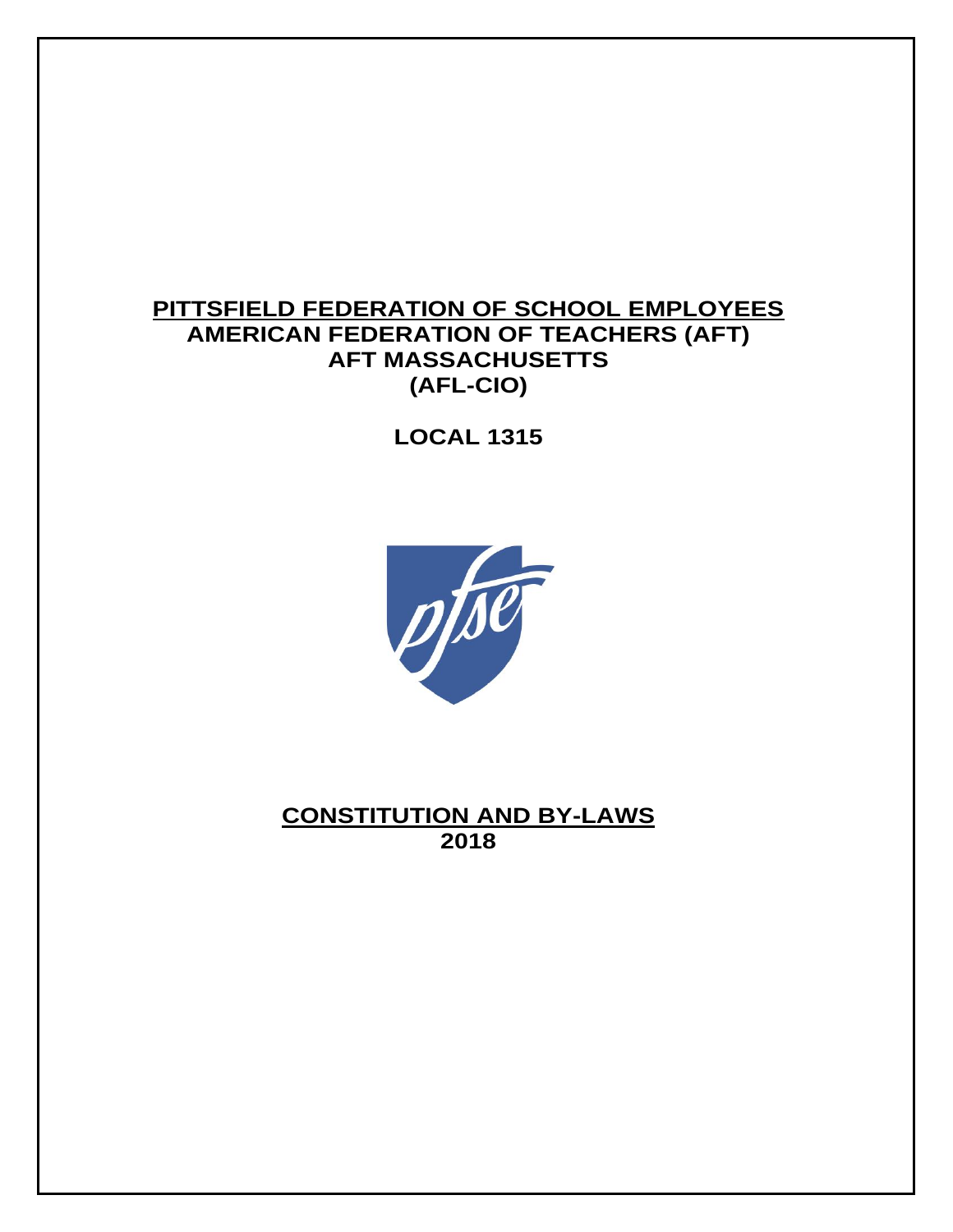## **TABLE OF CONTENTS**

| <b>ARTICLE I</b>    |                                                          | $\blacksquare$ 1 |
|---------------------|----------------------------------------------------------|------------------|
| <b>ARTICLE II</b>   |                                                          | $\mathbf 1$      |
| <b>ARTICLE III</b>  |                                                          |                  |
| <b>ARTICLE IV</b>   |                                                          |                  |
| <b>ARTICLE V</b>    |                                                          |                  |
| <b>ARTICLE VI</b>   |                                                          |                  |
| <b>ARTICLE VII</b>  |                                                          |                  |
| <b>ARTICLE VIII</b> |                                                          |                  |
| <b>ARTICLE IX</b>   |                                                          |                  |
| <b>ARTICLE X</b>    |                                                          |                  |
| <b>ARTICLE XI</b>   |                                                          |                  |
| <b>ARTICLE XII</b>  |                                                          |                  |
| <b>ARTICLE XIII</b> |                                                          |                  |
| <b>ARTICLE XIV</b>  |                                                          |                  |
| <b>ARTICLE XV</b>   |                                                          |                  |
| <b>ARTICLE XVI</b>  | AGENDA AND ORDER OF BUSINESS FOR MEMBERSHIP MEETINGS  16 |                  |
| <b>APPENDIX A</b>   |                                                          |                  |
| <b>APPENDIX B</b>   |                                                          |                  |
| <b>APPENDIX C</b>   |                                                          |                  |
| <b>APPENDIX D</b>   |                                                          |                  |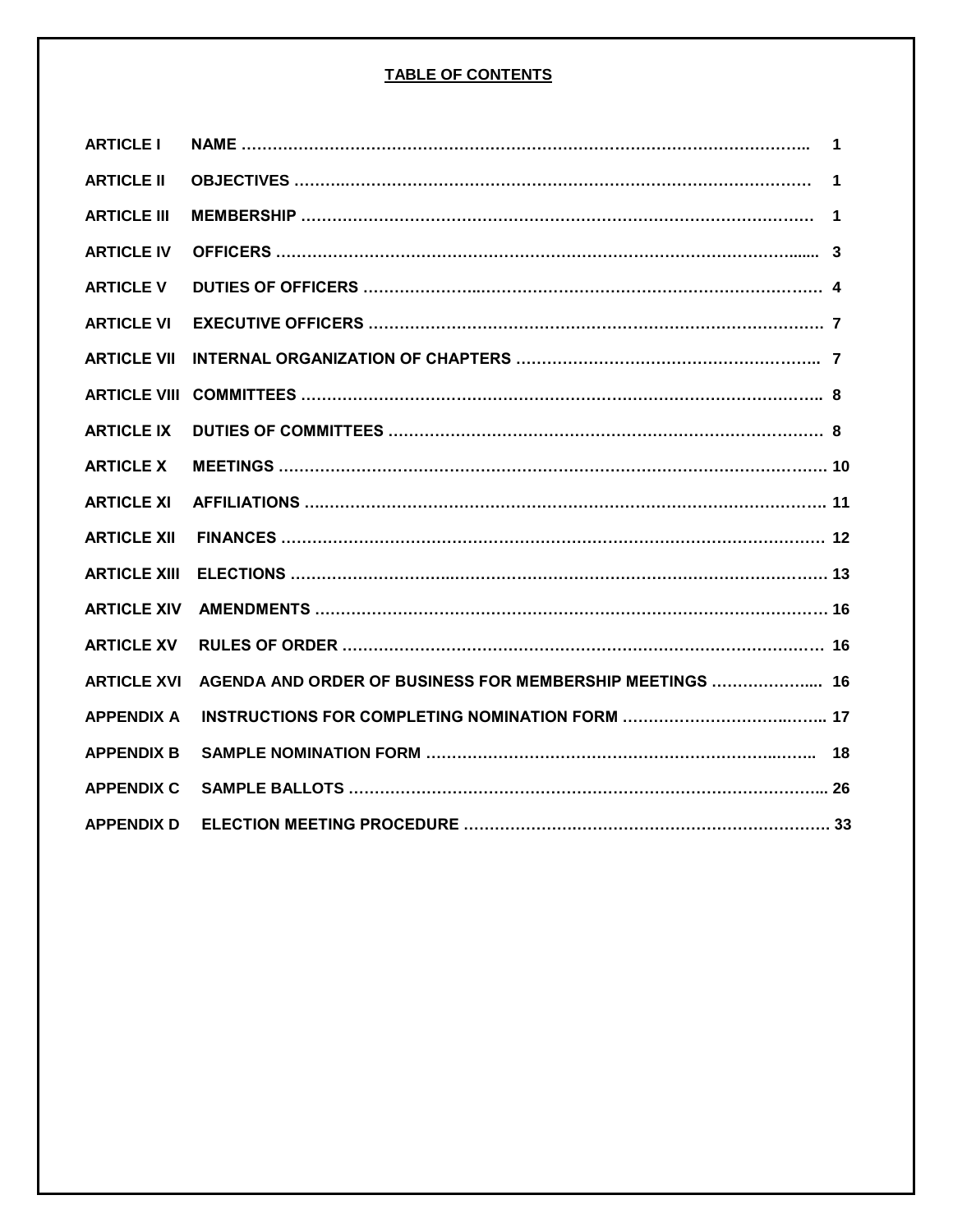### **ARTICLE I NAME**

This organization shall be known as the Pittsfield Federation of School Employees (PFSE), Local 1315, American Federation of Teachers (AFT), AFT-Massachusetts, AFL-CIO.

## **ARTICLE II OBJECTIVES**

- **SECTION 1.** To encourage mutual understanding and cooperation among the membership, and to bring associations of school employees into relationships of mutual assistance and cooperation.
- **SECTION 2.** To obtain full trade union rights, including rights to exclusive recognition and collective bargaining, and other rights to which they are entitled.
- **SECTION 3.** To advance the economic, social, and political well-being of the membership, to maintain and promote the collective welfare of the members, and to maintain and improve their conditions of employment.
- **SECTION 4.** To promote the interests of the residents of the City of Pittsfield, and to maintain and improve the quality of education for all students in the Pittsfield Public Schools.
- **SECTION 5.** To promote democracy, equality, and trade unionism in the society at large, and to eliminate discrimination in any form.

### **ARTICLE III MEMBERSHIP**

- **SECTION 1.** All active employees of the Pittsfield Public Schools excluding Administrators, and Supervisors in Management positions are eligible to become members.
- **SECTION 2.** There shall be no discrimination toward individual members or applicants for membership because of age, disability, race, creed, national origin, sex, sexual orientation, religious faith, social or economic status, or political activities or beliefs.
- **SECTION 3.** GOOD **STANDING**. A member in good standing is defined as a member who is current in the payment of his/her dues to the PFSE. Any member who is more than thirty (30) days delinquent in dues payment is considered not in good standing, and shall be promptly notified by the Treasurer of such status. A member may be disciplined, expelled, or fined by a two-thirds (2/3) vote of the members of the Executive Board, with notice, following three (3) months of dues nonpayment, unless a plan to pay back dues is made and approved by both the Executive Board and the member.

a. The union dues of the PFSE shall be set in accordance with the provisions of Article XII of this Constitution and By-Laws, and dues shall normally be collected by payroll deduction and payable to the PFSE over ten (10) months for ten (10) month employees, or twelve (12) months for twelve (12) month employees.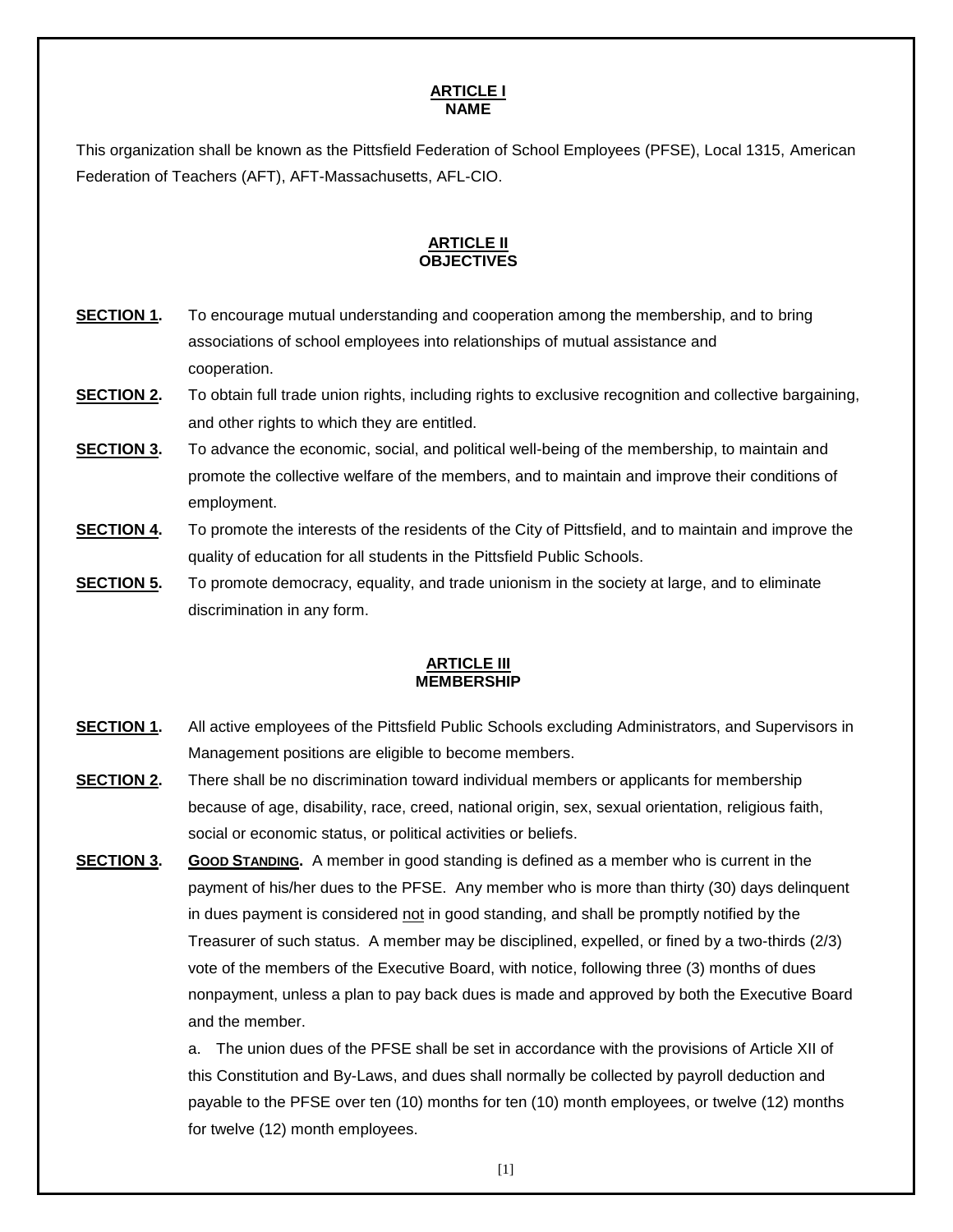b. A member on payroll deduction is considered not in good standing if the member is more than thirty (30) days delinquent in the payment of his/her dues to PFSE during the previous twelve (12) months, or back to the date of hire for an member who has been employed less than one (1) school year.

c. A member not on payroll deduction shall be considered not in good standing if he/she fails to pay his/her annual dues in full, and in advance for the current school year, no later than September 15<sup>th</sup>. A member not on payroll deduction who pays his/her dues in full, and in advance for the current school year no later than September 15<sup>th</sup> shall be considered a member in good standing.

d. A member not in good standing will have his/her good standing restored only upon payment of back dues in an amount equal to total dues owed, up to a maximum of twelve (12) months, or back to the date of hire if they have been employed for less than one (1) school year.

e. As a part of his/her duties under Article V, Section 4b, of this Constitution and By-Laws the Treasurer shall maintain an accurate list of PFSE members in good standing, as well as an accurate list of PFSE members who are not in good standing. The Treasurer shall keep these lists current and up to date, and shall present these lists to the Executive Board on a monthly basis, and as needed.

**SECTION 4.** DISCIPLINE OF MEMBERS. A member may be disciplined, expelled, or fined by the Executive Board for acts detrimental to the Federation including but not limited to actions contrary to these Constitution and By-Laws, any collective bargaining agreement, or other interests of the PFSE or its membership.

> **a.** A disciplinary action may only be initiated by the presentation of written and signed charges to the Executive Board by two (2) or more members of the Federation who are in good standing.

> **b.** Charges must include a specific and detailed accounting, including any documentation of the allegations against a member.

> **c.** Upon receipt of such charges the Executive Board shall cause a preliminary investigation to be conducted in order to determine whether the charges against the accused member have merit.

> **d.** Following the preliminary investigation, the Executive Board shall vote on the question of whether a disciplinary hearing should be held. If a majority of the Executive Board votes to hold a hearing, the accused member shall be provided with a copy of the charges, in writing, and shall be given at least a ten (10) calendar day written notice of the hearing.

> **e.** At the disciplinary hearing, the accused member shall have the right to be represented by a person of his or her choice, and shall have the right to question the charges and present evidence and witnesses to support their defense.

**f.** At the conclusion of the hearing, a two-thirds (2/3) vote by members of the Executive Board shall be required to discipline, expel, or fine the accused member. If a member of the Executive Board has brought the charges against the accused member, that board member shall recuse him/herself from the vote.

**g.** After the disciplinary hearing, the Executive Board shall notify the accused member of their decision, in writing, and within ten (10) calendar days.

**h.** A member who has been disciplined, expelled, or fined may appeal the decision of the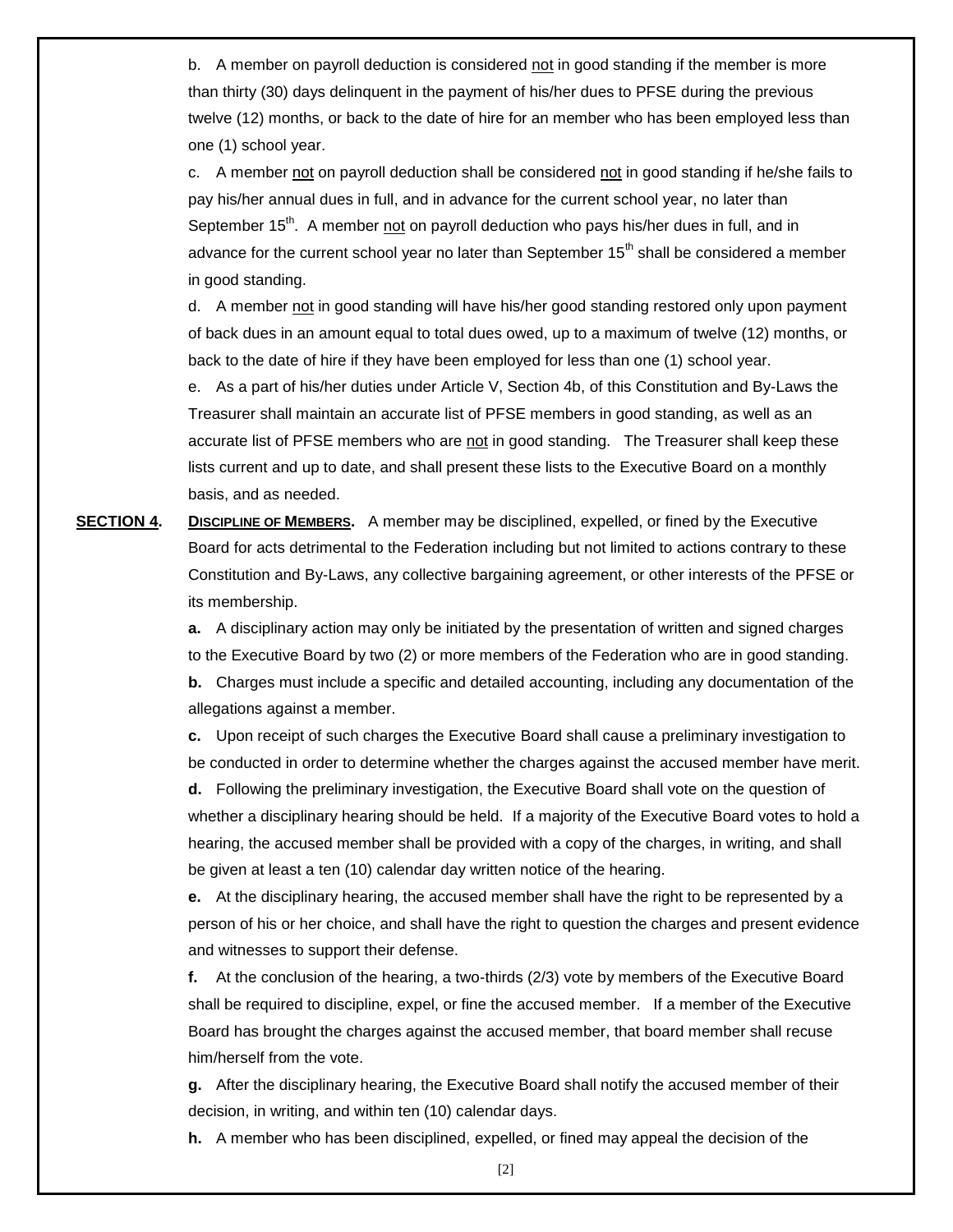Executive Board directly to the membership by requesting that a vote on the matter by the members, be placed on the agenda at the next regular membership meeting of the Federation. Any request for an appeal shall be made to the Executive Board in writing, and within ten (10) calendar days of receipt of the decision by the board. A failure on the part of an accused member to request an appeal, in writing within the ten (10) calendar days shall be considered a waiver of said right to appeal. A simple majority of the members voting shall be sufficient to overrule a decision of the Executive Board to discipline, expel, or fine a member.

#### **ARTICLE IV OFFICERS**

| <b>SECTION 1.</b> | The officers of the Pittsfield Federation of School Employees (PFSE) shall be:                                                                                                                                                                                                                                                                                                                                                                                                                  |
|-------------------|-------------------------------------------------------------------------------------------------------------------------------------------------------------------------------------------------------------------------------------------------------------------------------------------------------------------------------------------------------------------------------------------------------------------------------------------------------------------------------------------------|
|                   | President<br><b>Constituent Chapter Chairpersons (Vice-Presidents)</b><br><b>Constituent Vice-Chapter Chairpersons</b><br>Secretary<br>Treasurer                                                                                                                                                                                                                                                                                                                                                |
| <b>SECTION 2.</b> | The following PFSE officers shall be elected biennially at large by the Federation<br>Members:<br>President<br>Secretary<br>Treasurer                                                                                                                                                                                                                                                                                                                                                           |
| <b>SECTION 3.</b> | The Constituent Chapters in the PFSE shall be the Bus Drivers and Attendants, Cafeteria<br>Employees, Custodians, Educational Secretaries, and Paraprofessionals. The<br>Constituent Chapter Chairpersons (Chapter Chairs), who shall serve as Vice-Presidents<br>of the Federation, shall be elected by the members of each respective Chapter of the<br>PFSE at the biennial election. Constituent Vice-Chapter Chairpersons (Vice-Chapter<br>Chairs) shall be elected at this same election. |
| <b>SECTION 4.</b> | In the event that a Chapter Chair or Vice-Chapter Chair is also elected as President,<br>Secretary, or Treasurer of the PFSE, he/she shall serve in that capacity, as well as in the<br>capacity of Chapter Chair or Vice-Chapter Chair casting only one (1) vote on all matters<br>at Executive Board meetings.                                                                                                                                                                                |
| <b>SECTION 5.</b> | A member must be a member in good standing for at least one (1) year to hold elected<br>office. The start of the one (1) year period shall commence upon the restoration of a<br>members good standing in accordance with Article III, Section 3 (d) of this Constitution<br>and By-Laws.                                                                                                                                                                                                       |
| <b>SECTION 6.</b> | The terms of office for the officers of the PFSE shall be two (2) years, commencing<br>from the date of their election.                                                                                                                                                                                                                                                                                                                                                                         |
| <b>SECTION 7.</b> | Vacancies in the office of President, Secretary, Treasurer, or any delegate shall<br>be filled by a vote of the Executive Board, subject to ratification by the PFSE                                                                                                                                                                                                                                                                                                                            |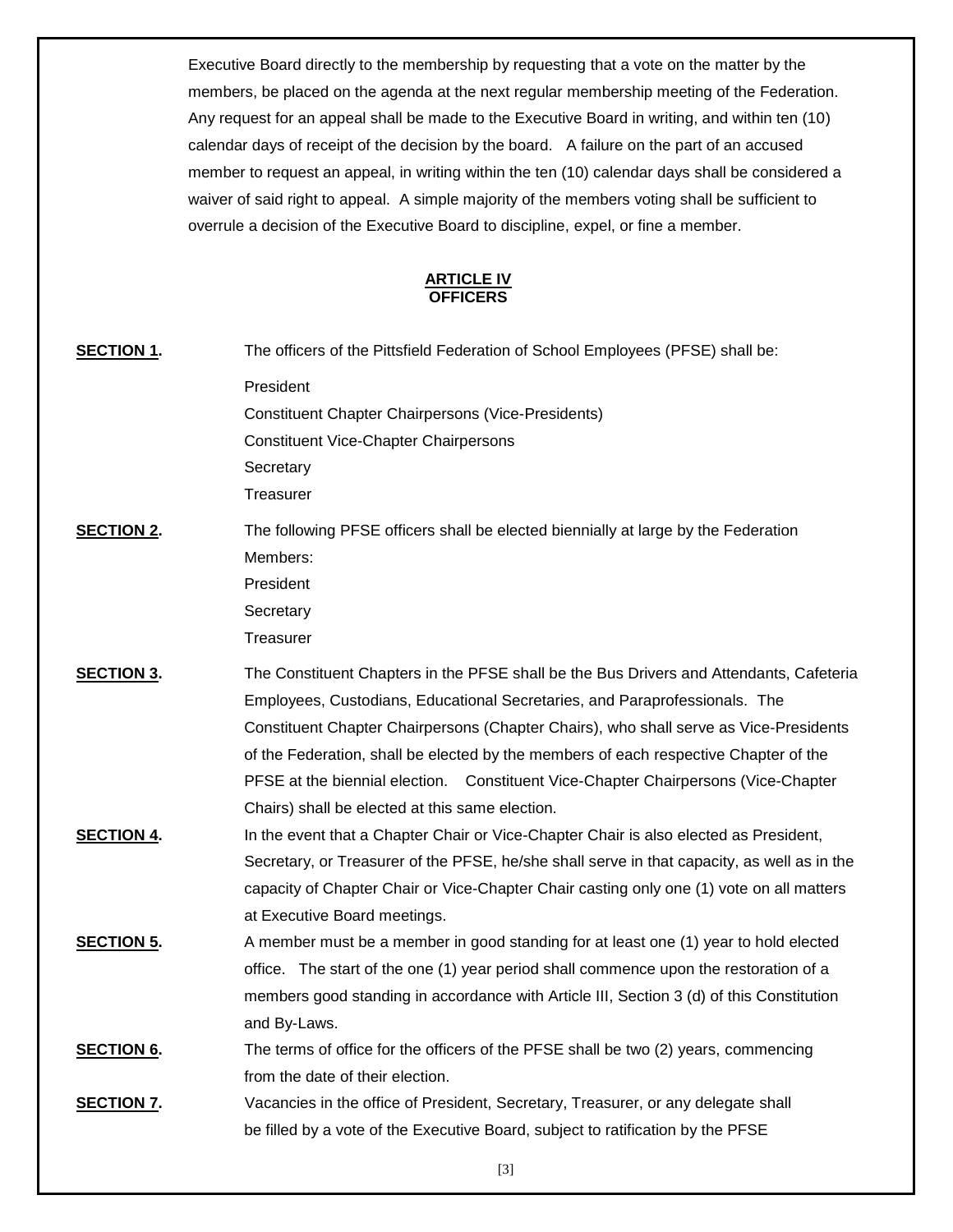membership.

**SECTION 8.** BUILDING REPRESENTATIVE. The Executive Board shall appoint one (1) member in good standing to serve as the Building Representative in each school/building where members work. Said appointment shall be subject to approval of the members who work in that school/building. A Building Representative may be removed from his/her position and disciplined, expelled, or fined by the Executive Board for acts detrimental to the Federation, pursuant to Article III, Section 4, above. The duties of a Building Representative are as specified in Article V, Section 6, below.

### **ARTICLE V DUTIES OF OFFICERS**

## **SECTION 1. THE PRESIDENT SHALL**:

- **a.** Be presiding officer at all meetings of the membership and the Executive Board;
- **b.** Be an ex-officio member of all standing committees except the Elections Committee;
- **c.** Appoint with the approval of the Executive Board, the chairpersons of all standing committees except the Elections Committee;
- **d.** Be the principle executive officer of the PFSE, and supervise the affairs of the Federation;
- **e.** Be one of the responsible financial officers of the PFSE authorized to co-sign financial instruments and make regular and usual disbursements of funds;
- **f.** By virtue of his/her office, the President shall be a delegate to the conventions of affiliate bodies;
- **g.** Submit an annual report of his/her activities to the membership.

## **SECTION 2. THE CONSTITUENT CHAPTER CHAIRPERSONS (VICE-PRESIDENTS) SHALL:**

- **a.** Assist the President in the performance of his/her duties;
- **b.** Assist the Treasurer with membership recruitment and record keeping;
- **c.** Perform other duties as delegated by the President or assigned by the Executive Board;
- **d.** Be responsible for by-law compliance of the PFSE;
- **e.** In the absence of the President, or the inability of the President to perform his/her duties, the Executive Board shall appoint one (1) constituent Chapter Chair (Vice-President) to perform President's duties during his/her absence or period of incapacity.

## **SECTION 3. THE CONSTITUENT VICE-CHAPTER CHAIRPERSONS SHALL:**

- **a.** Assist the constituent Chapter Chair (Vice-President) with the performance of his/her duties;
- **b.** Perform the duties of the constituent Chapter Chair (Vice-President) in the absence of the Chapter Chair, or the inability of the Chapter Chair to perform his/her duties.

#### **SECTION 4. THE TREASURER SHALL:**

**a.** Receive, record and deposit all dues monies and other income in the name of the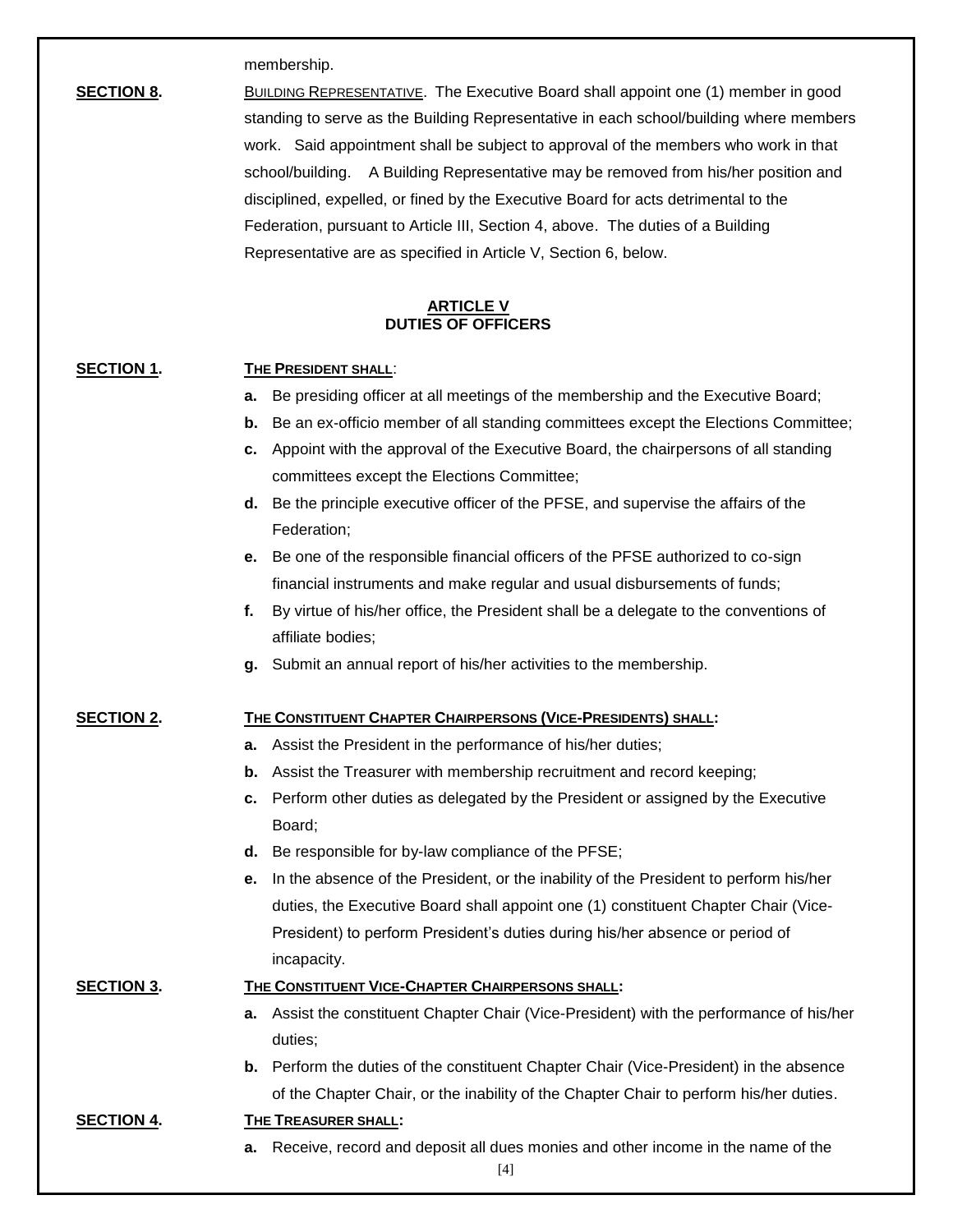PFSE;

- **b.** Maintain accurate membership records and keep records available to the Executive Board;
- **c.** Maintain keep available to the Executive Board a database of current members which includes the following information for each member:
	- **i.** Name
	- **ii.** Address City State Zip Code
	- **iii.** Home Phone
	- **iv.** Cell Phone
	- **v.** E-Mail Address (Non-Work)
	- **vi.** Chapter
	- **vii.** Workplace
	- **viii.** Membership Status
		- **1.** Union Member
			- **a.** Member in Good Standing
			- **b.** Member NOT in Good Standing
		- **2.** Non-Member
	- **ix.** Current Dues Rate
		- **1.** Full
		- **2.** Half
		- **3.** Quarter
		- **4.** Eighth
- **d.** Issue membership cards, receipts, and notices of delinquency;
- **e.** Be one of the responsible financial officers of the PFSE authorized to co-sign financial instruments and make regular and usual disbursements of funds.
- **f.** Maintain all the financial records of the PFSE, and keep accurate records available to the Executive Board and the Budget Committee;
- **g.** Forward all per capita dues and current membership lists to the national office of the American Federation of Teachers (AFT), and other affiliated organizations to keep the PFSE in good standing at all times;
- **h.** Be responsible for certifying that per capita dues through May 30<sup>th</sup> are sent to the national office of the AFT no later than fifteen (15) days prior to the opening date of the national convention to ensure that delegates from the PFSE may be seated;
- **i.** Prepare the PFSE annual budget in a timely manner for review by the Executive Board in April of each year, and approval by the membership at the Annual Membership Meeting;
- **j.** Present a report of the finances of PFSE to the Executive Board at each Executive Board meeting, and to the members at the Annual Membership Meeting;
- **k.** Be responsible for ensuring that officers of the PFSE remain bonded through the national office of the American Federation of Teachers (AFT);
- **l.** Arrange for an annual independent audit or internal financial review of the PFSE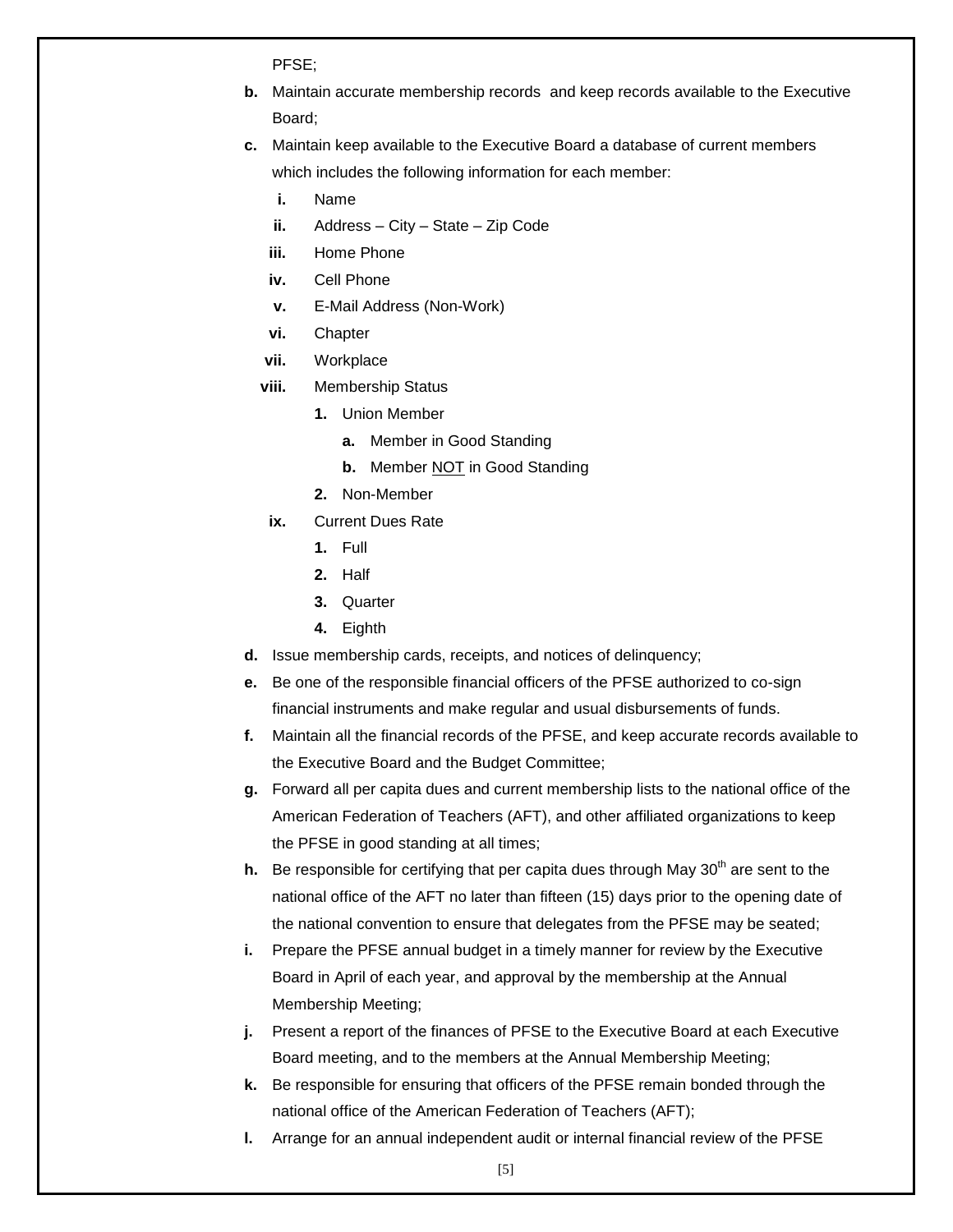|                   | Finances and make results of the audit available in a timely manner to the Executive          |
|-------------------|-----------------------------------------------------------------------------------------------|
|                   | Board and the membership;                                                                     |
|                   | m. Perform other duties delegated by the President or assigned by the Executive Board.        |
| <b>SECTION 5.</b> | THE SECRETARY SHALL:                                                                          |
|                   | a. Maintain the non-financial files and records of the PFSE and the Executive Board;          |
|                   | Maintain a record of all officers, committees, and committee members including<br>b.          |
|                   | address, phone, e-mail address, and other contact information;                                |
|                   | Prepare notices and promptly notify members of all meetings;<br>с.                            |
|                   | Conduct the correspondence of the PFSE and preserve its documents;<br>d.                      |
|                   | Assist the President in handling the correspondence of the PFSE;<br>е.                        |
|                   | Reproduce the highlights of all meetings that are held and make them available to all<br>f.   |
|                   | members, including posting this information on the PFSE website;                              |
|                   | Record and keep accurate minutes of all meetings of the PFSE, and make these<br>g.            |
|                   | records available to the Executive Board or the membership upon request, including            |
|                   | posting approved minutes on the PFSE website;                                                 |
|                   | <b>h.</b> Oversee work of, and certify the reports of, the Elections Committee;               |
|                   | Perform other duties delegated by the President or assigned by the Executive Board.<br>i.     |
| <b>SECTION 6.</b> | <b>THE BUILDING REPRESENTATIVE SHALL:</b>                                                     |
|                   | a. Act as the official representative for all members of the Federation who work in           |
|                   | his/her school/building.                                                                      |
|                   | <b>b.</b> Perform member outreach and orientation including but not limited to meeting-and-   |
|                   | greeting new members, conducting 10-minute meetings to assist members in finding              |
|                   | answers to questions/concerns they have, including but not limited to questions about the     |
|                   | Federation, union member benefits, a collective bargaining agreement, or any work rules       |
|                   | in his/her building.                                                                          |
|                   | c. Distribute new member packets and membership applications to all new employees             |
|                   | in his/her school/building.                                                                   |
|                   | d. Collect and verify information on completed membership applications, and return the        |
|                   | applications to the Federation Treasurer.                                                     |
|                   | Investigate and document the issues/concerns of all members of the Federation who<br>е.       |
|                   | work in his/her building, including but not limited to any potential violations of applicable |
|                   | contracts.                                                                                    |
|                   | Forwards any issues/concerns or potential violations of applicable contacts to the<br>f.      |
|                   | respective Chapter Chairperson in a timely fashion.                                           |
| <b>SECTION 7.</b> | Federal and State laws impose several fiduciary duties on the officers of the PFSE,           |
|                   | including the duties of due care and diligence, loyalty, avoidance of self-dealing,           |
|                   | expending designated monies for the purposes specified, and the avoidance of                  |
|                   | commingling of personal and PFSE funds.                                                       |
|                   |                                                                                               |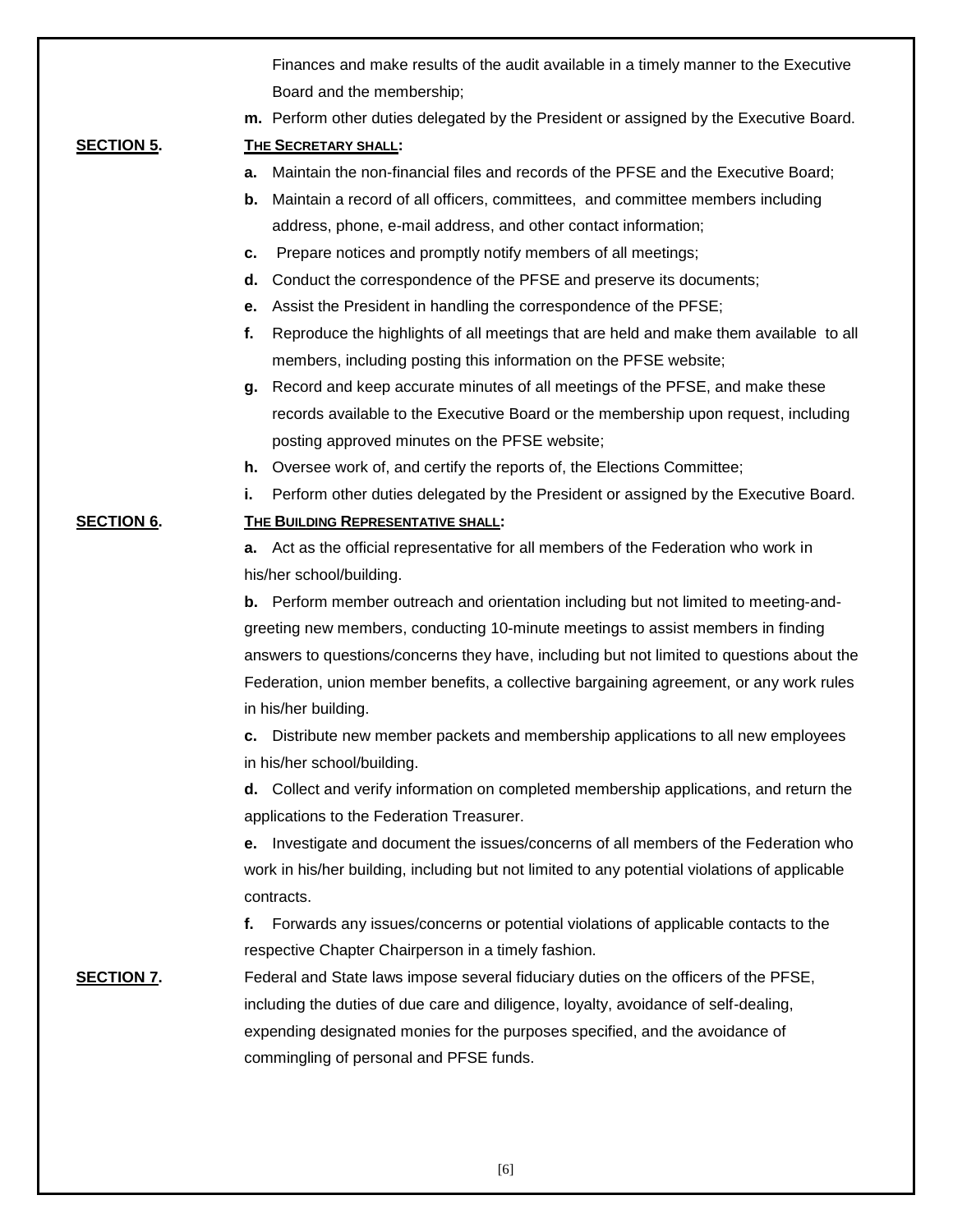### **ARTICLE VI EXECUTIVE OFFICERS**

| <b>SECTION 1.</b>                        | The Executive Board of the PFSE shall consist of all elected officers. All elected officers     |  |
|------------------------------------------|-------------------------------------------------------------------------------------------------|--|
|                                          | (See Article IV, Section 1) shall have one (1) vote each as Executive Board members             |  |
|                                          | except as noted in Article IV, Section 4 of this Constitution and By-Laws.                      |  |
| <b>SECTION 2.</b>                        | The Executive Board shall administer the policy of the PFSE as set by the members at            |  |
|                                          | regular membership meetings. It shall have the power to act for the good of the                 |  |
|                                          | Federation where the policy cannot be set by the membership.                                    |  |
| <b>SECTION 3.</b>                        | The President of the PFSE shall be the Chairperson of the Executive Board.                      |  |
| <b>SECTION 4.</b>                        | The Executive Board shall have the power to employ all personnel, including an                  |  |
|                                          | executive secretary, clerical help, and other persons on a full or part-time basis as may       |  |
|                                          | be determined by the needs and finances of the PFSE.                                            |  |
| <b>SECTION 5.</b>                        | The Executive Board shall have the power to make contracts and incur liabilities which          |  |
|                                          | may be appropriate to enable it to accomplish any or all of its purposes at such rates of       |  |
|                                          | interest and terms and conditions as they may determine; to issue notes, bonds, and             |  |
|                                          | other obligations and to secure of its obligations by mortgage, pledge, or deed of trust of     |  |
|                                          | all or any of its property and income.                                                          |  |
| <b>SECTION 6.</b>                        | The Executive Board shall have the power to remove any elected officer of the PFSE              |  |
|                                          | from their current position for violations of Article III, Section 4 or Article V, Section 6 of |  |
|                                          | this Constitution and By-Laws, provided the disciplinary procedures outlined in Article III,    |  |
|                                          | Section 4 (a) $-$ (h) are followed.                                                             |  |
| <b>SECTION 7.</b>                        | Five (5) members of the Executive Board shall constitute a quorum with at least one (1)         |  |
|                                          | representative from each Chapter in attendance. If this specified quorum is not so              |  |
|                                          | constituted then a meeting can still be held for discussion purposes but no official votes      |  |
|                                          | can be taken. The Executive Board shall meet at least six (6) times annually.                   |  |
| <b>SECTION 8.</b>                        | The Executive Board shall report its activities at each regular membership meeting.             |  |
|                                          | <b>ARTICLE VII</b>                                                                              |  |
| <b>INTERNAL ORGANIZATION OF CHAPTERS</b> |                                                                                                 |  |
| CEOTION 4                                | Feel Constituent Chapter (Chapter) of the DFCF aboli sleet in coordense with Article            |  |

- **SECTION 1.** Each Constituent Chapter (Chapter) of the PFSE shall elect, in accordance with Article XIII of this Constitution and By-Laws, the following officers: Chapter Chairperson, a Vice-Chapter Chairperson.
- **SECTION 2.** The elected officers of a Chapter shall act as the governing body, and will be responsible for the internal governance and the day to day operation of the Chapter.
- **SECTION 3.** Vacancies in the office of Chapter Chair, Vice-Chapter Chair, shall be filled by a vote of governing body of the Constituent Chapter, subject to ratification by the Chapter membership.
- **SECTION 4.** All other committees in a Chapter will be ad hoc committees appointed by the governing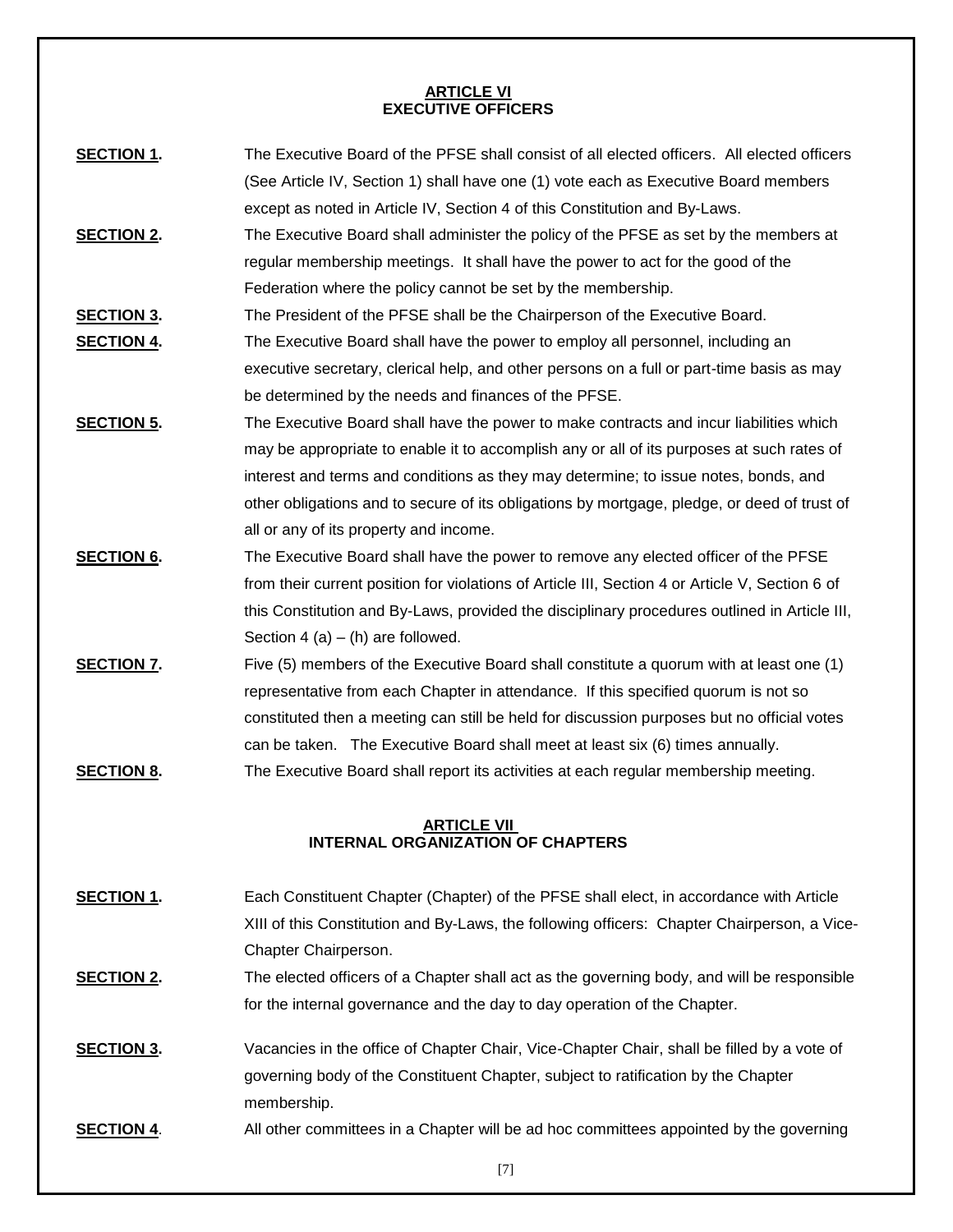body of the respective Chapter.

**SECTION 5.** Each Chapter shall hold at least two (2) membership meetings per school year to discuss matters relevant to their members.

**SECTION 6.** Special meetings of a respective Chapter shall be called by the Chapter Chairperson at the request of any two (2) elected officers or any ten (10) members in good standing.

**SECTION 7.** A special meeting of a respective Chapter shall be held within ten (10) days after the Chapter Chairperson receives the request.

**SECTION 8.** Only members in good standing shall be present at the membership meetings of a respective Chapter.

**SECTION 9.** Ten percent (10%) of the membership of a respective Chapter shall constitute a quorum for the transaction of business at a meeting of the Chapter.

### **ARTICLE VIII COMMITTEES**

| <b>SECTION 1.</b> | THE FOLLOWING STANDING COMMITTEES SHALL BE ACTIVE IN THE <b>PFSE:</b>          |  |  |
|-------------------|--------------------------------------------------------------------------------|--|--|
|                   | Committee on Political Education (COPE)<br>а.                                  |  |  |
|                   | <b>Grievance Review Committee</b><br>b.                                        |  |  |
|                   | <b>Membership Committee</b><br>c.                                              |  |  |
|                   | Publicity and Internal Communications Committee (PICC)<br>d.                   |  |  |
|                   | <b>Scholarship Committee</b><br>е.                                             |  |  |
|                   | Social Committee<br>f.                                                         |  |  |
| <b>SECTION 2.</b> | THE FOLLOWING SPECIAL COMMITTEES SHALL BE APPOINTED:                           |  |  |
|                   | <b>Budget Committee</b><br>а.                                                  |  |  |
|                   | <b>Elections Committee</b><br>b.                                               |  |  |
| <b>SECTION 3.</b> | THE FOLLOWING COMMITTEES SHALL OPERATE AT THE CONSTITUENT CHAPTER LEVEL:       |  |  |
|                   | <b>Grievance Committee</b><br>а.                                               |  |  |
|                   | <b>Negotiations Committee</b><br>b.                                            |  |  |
| <b>SECTION 4.</b> | Committees other than those listed above shall be considered ad hoc committees |  |  |
|                   | appointed by the PFSE President, and ratified by the Executive Board.          |  |  |

### **ARTICLE IX DUTIES OF COMMITTEES**

**SECTION 1.** COMMITTEE ON POLITICAL EDUCATION (COPE): The COPE shall work to secure voluntary contributions to support the political work of the PFSE. The COPE will screen recommend and recommend endorsement of candidates for local, state, and federal office to the Executive Board. The COPE will work to educate members on issues of importance to the PFSE, its members and clients, and to develop programs to promote voter registration and to support the election of candidates who support the interests of the PFSE, its membership and the people they serve. The Chairperson of the COPE shall be appointed by the PFSE President and ratified by the Executive Board. The members of the COPE shall be appointed by the Chairperson of the committee, and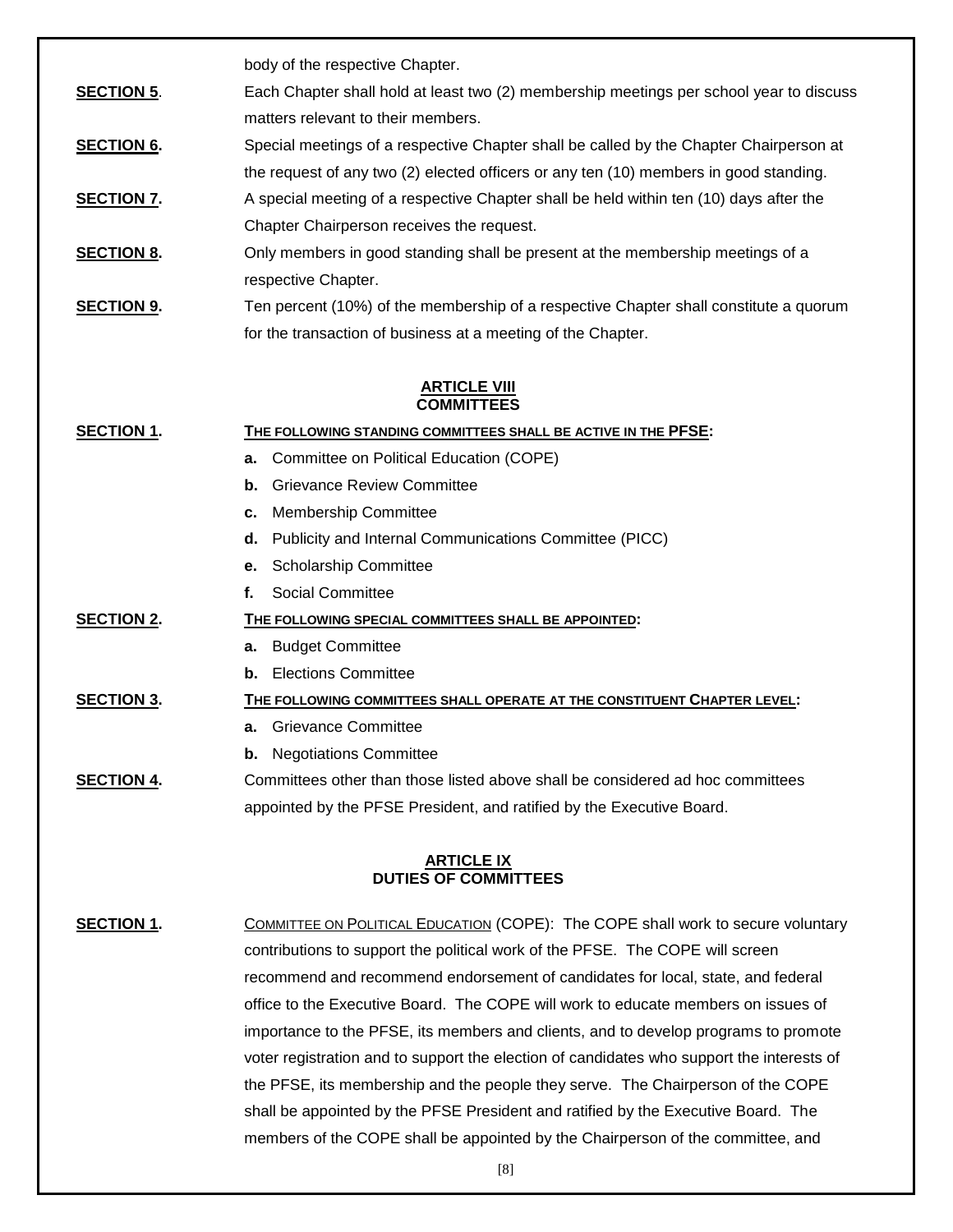ratified by the Executive Board.

- **SECTION 2.** GRIEVANCE REVIEW COMMITTEE: The PFSE Executive Board shall serve as the Grievance Review Committee, and will review all grievances presented for binding arbitration in the PFSE. The Executive Board shall meet in a timely manner to consider the merits and viability of each case presented, and will determine based upon the facts presented, if the PFSE will support and fund the matter to binding arbitration.
- **SECTION 3.** MEMBERSHIP COMMITTEE: It shall be the duty of the Membership Committee to develop programs and activities that shall cause all eligible persons to join and participate in the PFSE. The Membership Committee shall present a written report of its activities annually to the Executive Board. The Chairperson of the Membership Committee shall be appointed by the PFSE President and ratified by the Executive Board. The members of the Membership Committee shall be appointed by the Chairperson of the committee, and ratified by the Executive Board.
- **SECTION 4.** PUBLICITY AND INTERNAL COMMUNICATIONS COMMITTEE (PICC): It shall be the duty of the PICC to prepare and distribute timely information bulletins to the PFSE membership, subject to the approval of the Executive Board. The Chairperson of this Committee shall coordinate the release of information bulletins with the Executive Board through the PFSE Secretary. The editor of the information bulletins shall be a member of the Committee. Every effort shall be made by this Committee to make use of other sources of publicity, i.e. mailings to member's non-work e-mail, the PFSE website, newspapers, radio, and television. The Chairperson of the PICC shall be appointed by the PFSE President and ratified by the Executive Board. The members of the PICC shall be appointed by the Chairperson of the committee, and ratified by the Executive Board. **SECTION 5.** SCHOLARSHIP COMMITTEE: It shall be the duty of the Scholarship Committee to conduct activities, set qualifications, determine the dollar amount for each scholarship offered, and to prepare documentation for students. The Chairperson of the Scholarship Committee shall be appointed by the PFSE President and ratified by the Executive Board. The members of the Scholarship Committee shall consist of one (1) member from each constituent Chapter appointed by the Chairperson of the committee, and ratified by the Executive Board. Only a student who is the son/daughter, or the grandson/granddaughter of a PFSE member in good standing shall qualify for any scholarship offered by the Federation.
- **SECTION 6.** SOCIAL COMMITTEE: It shall be the duty of the Social Committee to conduct activities that promote the social well-being of the membership, are attractive and engaging to potential members, and promote programs in the community as the Executive Board may direct. The Chairperson of the Social Committee shall be appointed by the PFSE President and ratified by the Executive Board. The members of the Social Committee shall be appointed by the Chairperson of the committee, and ratified by the Executive Board. **SECTION 7.** BUDGET COMMITTEE: The Budget Committee shall assist the Treasurer with the preparation of the annual budget, and shall act as the Internal Audit Committee for the PFSE. The Chairperson of the Budget Committee shall be appointed by vote of the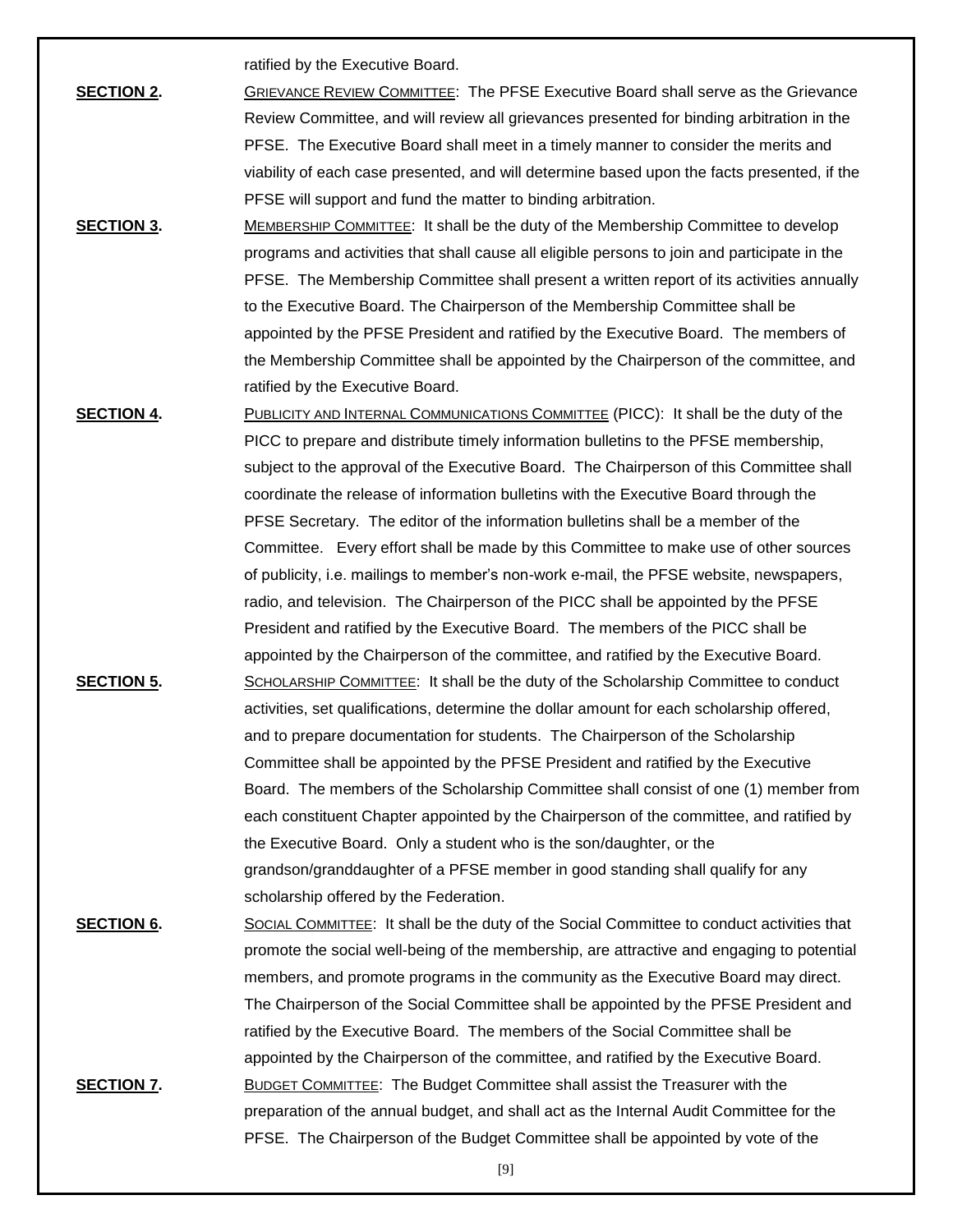Executive Board. The members of the Budget Committee shall be appointed by the Chairperson of the committee, and ratified by the Executive Board.

- **SECTION 8.** ELECTIONS COMMITTEE: A Chairperson of the Elections Committee shall be appointed by majority vote of the Executive Board. The members of the Elections Committee shall consist of one (1) member from each constituent Chapter, appointed by the Elections Committee Chairperson, and ratified by the Executive Board. Any member of the PFSE who is a member in good standing may be appointed to the Elections Committee, however no member who is a candidate for elected office may serve on, or participate in the activities of the committee. The Elections Committee shall conduct and supervise all elections of the PFSE using the procedures outlined in Article XIII of this Constitution and By-Laws, and in conformity with the Labor Management Reporting and Disclosure Act of 1959 (the Landrum-Griffin Act), 29 USC § 401 et seq.
- **SECTION 9.** GRIEVANCE COMMITTEE: A Grievance Committee shall be appointed within each Chapter by the respective Chapter Chair, and the Chairperson of the committee shall be the Chapter Chair. It shall be the duty of the Grievance Committee to work to resolve contractual and non-contractual disputes in the workplace at the lowest possible level. The Grievance Committee shall receive, process, and handle all grievances based upon the merits of each case, consistent with the procedures outlined in the respective collective bargaining agreement, and through the School Committee Level. If the Grievance Committee determines a case has merit and warrants consideration for binding arbitration, the Chairperson shall forward the grievance to the Executive Board in a timely manner. If the Grievance Committee determines any case lacks merit, or in their opinion is not a viable case based upon the facts, it shall notify the grievant(s) in writing, and in a timely manner. The grievant(s) may appeal a decision of the Grievance Committee, in writing, directly to the Executive Board.
- **SECTION 10.** NEGOTIATIONS COMMITTEE: A Negotiations Committee shall be appointed within each Chapter by the respective Chapter Chair, and the Chairperson of the committee shall be the Chapter Chair. It shall be the duty of the Negotiations Committee to conduct a survey of their respective members, and perform research in preparation for negotiation of their respective collective bargaining agreement.

#### **ARTICLE X MEETINGS**

- **SECTION 1.** The legislative power of the PFSE shall be vested in the membership meeting. Unless otherwise stipulated in the Constitution and By-Laws, action items and elections shall require a simple majority of votes cast in the membership meeting. The membership meeting shall approve the annual budget; shall require and approve committee reports, including the required annual financial report or audit; and shall develop and vote on resolutions to guide the policy of the PFSE.
- **SECTION 2.** There shall be at least two (2) regular membership meetings of the PFSE Membership during the school year. General Membership Meetings shall be held during the month of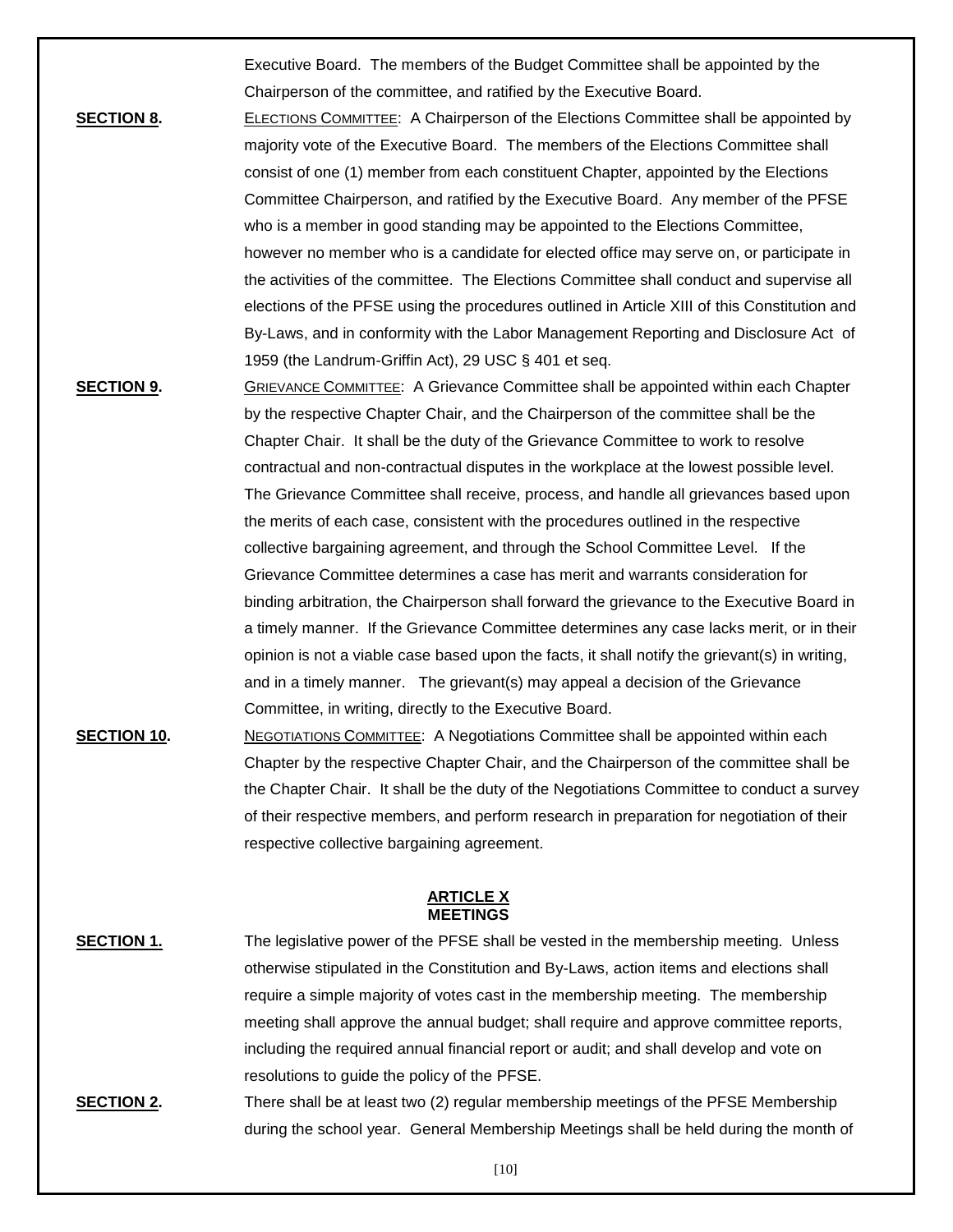October and April of each school year. The April meeting at which the annual budget is to be presented for approval by the membership shall be considered the Annual Membership Meeting. The PFSE President may call additional meetings at his/her discretion.

- **SECTION 3.** Special membership meetings shall be called by the PFSE President at the request of any three (3) members of the Executive Board, or any ten (10) members of the PFSE who are in good standing.
- **SECTION 4.** A special membership meeting shall be held within ten (10) calendar days after the PFSE President receives such a request.
- **SECTION 5.** Only members of the PFSE who are members in good standing shall be present at membership meetings.
- **SECTION 6.** Ten percent (10%) of the PFSE membership shall constitute a quorum for the transaction of business at any membership meeting.

## **ARTICLE XI AFFLIATIONS**

**SECTION 1.** THE PFSE SHALL MAINTAIN AFFILIATION WITH, AND WHENEVER POSSIBLE SEND DELEGATES TO THE CONVENTIONS OF THE FOLLOWING ORGANIZATIONS:

> **a.** THE AMERICAN FEDERATION OF TEACHERS (AFT). All delegates and alternates to the AFT National Convention shall be elected by majority vote of the PFSE membership during the regular biennial Federation elections conducted according to Article XIII of this Constitution and By-Laws. The President and Secretary shall certify the election, and forward the credentials of all elected delegates and alternates by registered or certified mail to the AFT National Office as soon as possible after the election, but no later than fifteen (15) days prior to the opening date of the AFT National Convention. The Treasurer will confer with the delegates and will ensure that the per capita dues for May have been sent to the AFT National Office at least fifteen (15) days before the start of the AFT National Convention.

**b.** THE AMERICAN FEDERATION OF TEACHERS MASSACHUSETTS (AFT-MA). All delegates and alternates shall be elected by majority vote of the PFSE membership during the regular biennial Federation elections conducted according to Article XIII of this Constitution and By-Laws.

**c.** THE MASSACHUSETTS STATE LABOR COUNCIL (MASSACHUSETTS AFL-CIO). All delegates and alternates shall be elected by majority vote of the PFSE membership during the regular biennial Federation elections conducted according to Article XIII of this Constitution and By-Laws.

**d.** THE BERKSHIRE COUNTY CENTRAL LABOR COUNCIL. All delegates and alternates shall be elected by majority vote of the PFSE membership during the regular biennial Federation elections conducted according to Article XIII of this Constitution and By-Laws. **SECTION 2.** All delegates shall report to the Executive Board on all meetings attended. **SECTION 3.** The PFSE to the best of its ability shall be active in the affairs of affiliated organizations.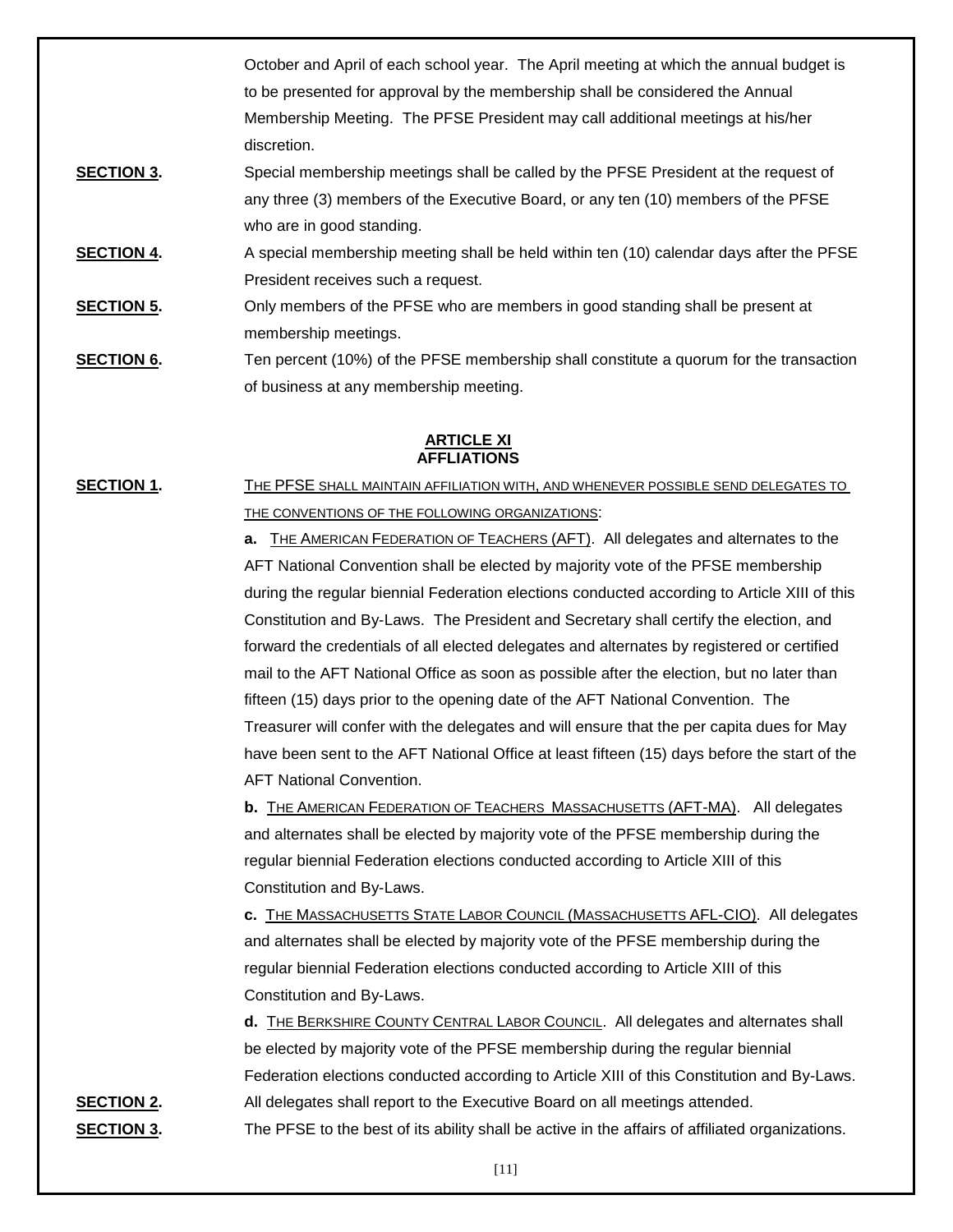| <b>SECTION 4.</b> | Delegates to the affiliated organizations shall meet the same requirements as those set         |  |  |
|-------------------|-------------------------------------------------------------------------------------------------|--|--|
|                   | for officers of the PFSE.                                                                       |  |  |
| <b>SECTION 5.</b> | The PFSE shall make every reasonable effort to pay the legitimate expenses of                   |  |  |
|                   | delegates to meetings and conventions of affiliated organizations.                              |  |  |
| <b>SECTION 6.</b> | THE PFSE SHALL ANNUALLY SUBMIT TO AFT MASSACHUSETTS (AFT-MA):                                   |  |  |
|                   | <b>a.</b> A list of all elected officers including their names, addresses, e-mail address, cell |  |  |
|                   | phone number, and home phone number.                                                            |  |  |
|                   | <b>b.</b> The names and addresses of all members on the official enrollment form.               |  |  |
|                   | c. A statement setting forth all amendments and changes made to this Constitution and           |  |  |
|                   | By-Laws during the preceding year.                                                              |  |  |
|                   | d. Three (3) copies of the current PFSE collective bargaining agreements.                       |  |  |
|                   | e. A copy of the annual audit or a copy of the internal financial review of PFSE finances       |  |  |
|                   | conducted in accordance with Article XII, Section 2 below.                                      |  |  |
| <b>SECTION 7.</b> | Nothing in the PFSE Constitution and By-Laws shall be in conflict with the Constitution         |  |  |
|                   | and By-Laws of the American Federation of Teachers (AFT), or AFT-Massachusetts                  |  |  |
|                   | (AFT-MA).                                                                                       |  |  |
|                   |                                                                                                 |  |  |

#### **ARTICLE XII FINANCES**

| <b>SECTION 1.</b> | The Fiscal Year for the PFSE shall be from June 1 <sup>st</sup> through May 30 <sup>th</sup> of each year. |
|-------------------|------------------------------------------------------------------------------------------------------------|
| <b>SECTION 2.</b> | An audit or an internal financial review of the PFSE finances shall be conducted annually                  |
|                   | in accordance with the Constitution and By-Laws of the American Federation of                              |
|                   | Teachers (AFT), and AFT Massachusetts. The Treasurer, with consent of the Executive                        |
|                   | Board, shall be responsible for initiating the audit on or about June 1 <sup>st</sup> for the preceding    |
|                   | fiscal year, and results of the audit shall be made known to the members upon receipt of                   |
|                   | the auditor's report at the next General Membership Meeting. The Treasurer shall be                        |
|                   | responsible for the accurate completion of forms required by the Massachusetts Division                    |
|                   | of Labor Relations (DLR) pursuant to Mass. G.L. c. 150E § 13 (Form 1) and Mass. G.L. c.                    |
|                   | 150E § 14 (Form 2), and shall ensure that these forms are filed in a timely manner upon                    |
|                   | completion of the annual audit or the internal financial review.                                           |
| <b>SECTION 3.</b> | The regular dues of the PFSE shall be the total of all affiliate dues plus a PFSE local                    |
|                   | amount pro-rated in the same manner as the AFT affiliate dues. The regular dues shall                      |
|                   | be fixed by a majority vote of members present at a general or special membership                          |
|                   | meeting, provided notice of any contemplated dues increase must be sent to all                             |
|                   | members at least two (2) weeks prior to the membership meeting at which a vote is held.                    |
|                   | The vote shall be conducted by secret ballot in accordance with the Labor Management                       |
|                   | Reporting and Disclosure Act of 1959 (the Landrum-Griffin Act), 29 USC § 401 et seq.                       |
| <b>SECTION 4.</b> | The Treasurer, with approval of the Executive Board, shall be authorized to make dues                      |
|                   | payments through use of the "pass through" option to offset any new per captia dues                        |

increases for the upcoming school year.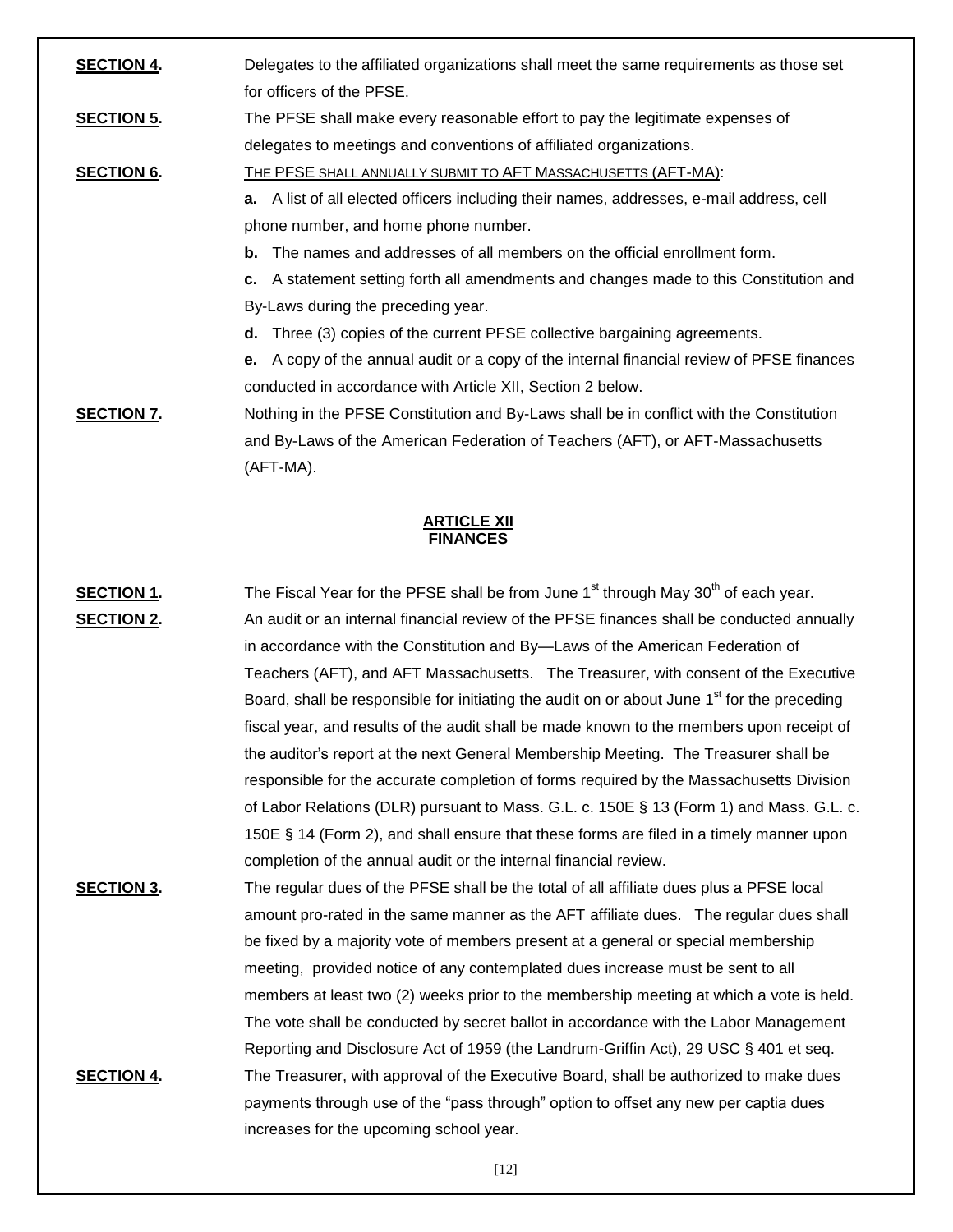**SECTION 5.** The Treasurer, with assistance of the Budget Committee, shall work to prepare a budget for next fiscal year. The Treasurer shall present a budget for review by the Executive Board no later than March  $15<sup>th</sup>$ , and the final budget for the next fiscal year shall be presented to the membership for their approval at the Annual Membership Meeting in April of each year. **SECTION 6.** No expenditures outside of the budget shall be made, nor agreements entered into involving the funds of the PFSE, unless by majority vote of the membership; except that in case of an emergency, the President, with the approval of the Executive Board, may direct the expenditure of such sums as necessary for the good of the membership provided that such sum does not exceed One Thousand Five Hundred Dollars (\$1500). **SECTION 7.** Any disbursement of funds will require the signatures of both the PFSE President and Treasurer, or the signature of a third officer appointed by the Executive Board to sign in the absence of either the President or Treasurer. **SECTION 8.** A member may request reimbursement for expenses related to official business of the PFSE. Any request for reimbursement must contain an explanation, in writing, to include the date, time, place, and purpose of the official business as well as the amount of reimbursement requested with a breakdown of the charges (i.e. lost wages, lodging, mileage, travel, etc.). The Executive Board shall have the authority to approve a request for reimbursement which does not exceed two hundred and fifty dollars (\$250). Any request for reimbursement which exceeds two hundred and fifty dollars (\$250) must be approved by a vote of the membership. **SECTION 9.** The officers of the PFSE (See Article IV, Section 1) shall receive a stipend, paid annually in two (2) equal installments, as compensation for work performed on behalf of the Federation. The amount of any stipend received by each officer shall be set each year by vote of the membership at the Annual Membership Meeting. The Treasurer shall provide

#### **ARTICLE XIII ELECTIONS**

**SECTION 1.** ALL ELECTIONS FOR ELECTED OFFICERS OF THE PFSE AND DELEGATES TO AFFILIATED ORGANIZATIONS SHALL BE CONDUCTED IN ACCORDANCE WITH THE FOLLOWING PROCEDURES: **a.** No later than January 15<sup>th</sup> of an even numbered year (i.e. 2014, 2016, 2018) an Elections Committee shall be appointed in accordance with Article IX, Section 8 of this Constitution and By-Laws.

appropriate documentation (i.e. Form W2, Form 1099), in a timely manner to any officer who has received a stipend, for filing with his/her annual Federal/State income tax return.

**b.** No later than February1<sup>st</sup> the Treasurer shall provide to the Elections Committee with an electronic list (spreadsheet) of all members of the PFSE who are in good standing. Said list shall be sorted by Chapter, and then alphabetically by last name.

**c.** Any member of the PFSE who has been a member in good standing for one (1) year is eligible to be nominated for office. The start of the one (1) year period shall commence upon the restoration of a members good standing in accordance with Article III, Section 3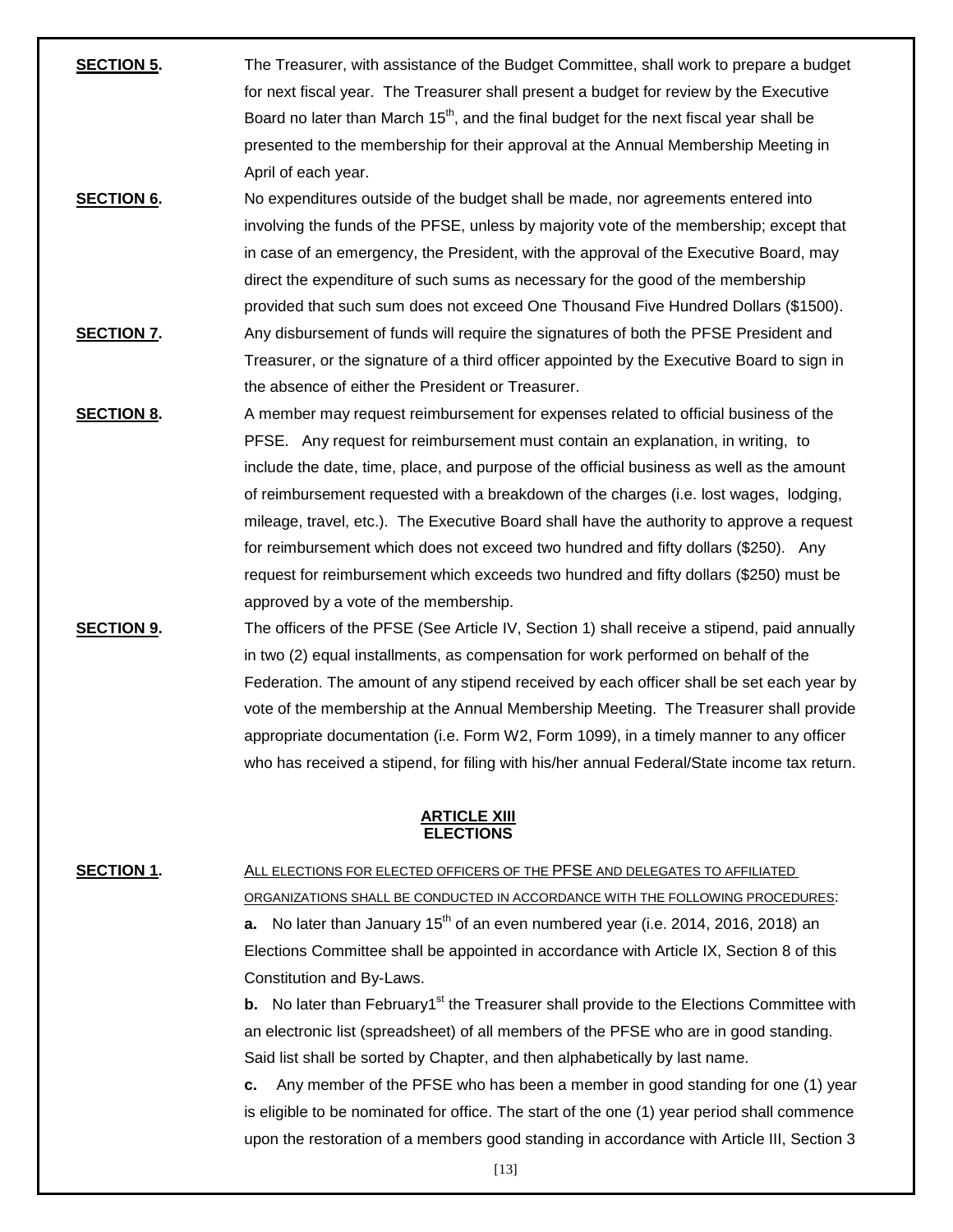(d) of this Constitution and By-Laws.

**d.** No later than February 15<sup>th</sup> a notice of nominations and elections shall be mailed via U.S. Mail to the last known address of each member of the PFSE who is a member in good standing, in order that it may be received at least fifteen (15) calendar days prior to the date of nominations. Said notice shall contain the date, time and place for nominations and the elections.

**e.** The notice of nominations shall also contain a copy of the Instructions for Completing the Nomination Form (Appendix A) and the Nomination Form (Appendix B) of this Constitution and By-Laws. The nomination form for each Chapter shall be printed using different color-coded paper. On the reverse side of each Chapter nomination form a separate nomination form for the offices of President, Secretary, Treasurer, and delegates shall also be printed.

**f.** The following color coding scheme shall be used for the nomination form and the ballots:

- **i.** Bus Operators and Attendants Yellow
- **ii.** Cafeteria Unit Green
- **iii.** Custodian Blue
- **iv.** Educational Secretaries –Purple
- **v.** Paraprofessionals Pink

**g.** Nominations for the office of President, Secretary, Treasurer, and all delegates shall be made by petition biennially at a Special Membership Meeting held during the month of March. All members of the PFSE, who are members in good standing may attend the special meeting, and shall have the opportunity to nominate candidates. The Elections Committee shall accept petitions (nomination forms) from candidates, signed by at least ten (10) members in good standing in any Chapter, for each office at the special Membership Meeting which shall be held no later than March 31<sup>st</sup>.

**h.** Nominations for office in each respective Chapter (Chapter Chairperson, and Vice-Chapter Chairperson, shall also be made by petition biennially at the Special Membership Meeting held during the month of March. All members of the respective Chapter, who are members in good standing, shall have the opportunity to nominate candidates. The Elections Committee shall accept petitions (nomination forms) signed by at least five (5) members of the respective Chapter for each Chapter office at the special Membership Meeting which shall be held no later than March  $31<sup>st</sup>$ .

**i.** After the March special Membership Meeting the Elections Committee shall verify all nominations received, and produce ballots for the election. The ballot for each Chapter shall be printed on different color-coded paper. On the reverse side each ballot for Chapter officers, a separate ballot for the offices President, Secretary, Treasurer and delegates shall also be printed, using the same color coding scheme used for nominations.

**j.** At least fifteen (15) days prior to the elections, the Election Committee shall notify all members of the PFSE, who are members in good standing, of the election date and the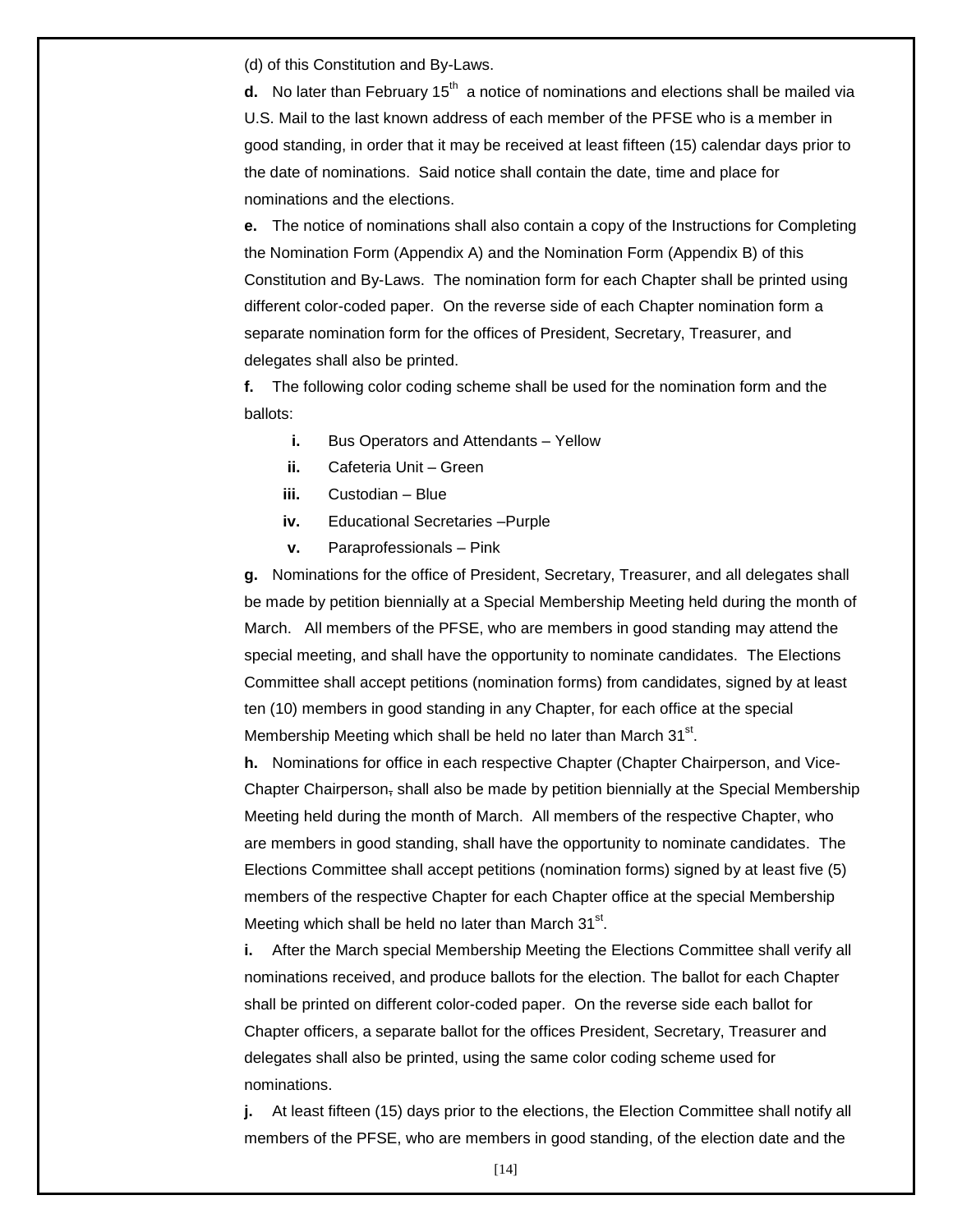candidates for each office. Provided the Election Committee has already provided notice by first class U.S. Mail, as required in Section 1d above, this reminder about the election can be distributed by other means such as, in member mailboxes, posted on union bulletin boards in buildings/schools where members work, transmitted to members by electronic newsletter or e-mail, and/or posted on the PFSE Website. Said notice shall contain the date, time and place for the elections, and a list of the candidates for each office.

**k.** Elections for the office of President, Secretary, Treasurer, Chapter Chairperson, Vice-Chapter Chairperson, and all delegates shall be held biennially in April at the Annual Membership Meeting, on a date set by the Elections Committee, but no later than April 30<sup>th</sup>. All members of the PFSE, who are members in good standing, shall have the opportunity to vote in the elections.

**l.** The election(s) shall be held by secret ballot. All ballots shall be counted by two (2) members of the Elections Committee. Ballots will be counted, tallied, and the results reported using the Election Meeting Procedure (Appendix D) of this Constitution and By-Laws.

**m.** All members who are in good standing who are present at the Annual Membership Meeting shall have the opportunity to vote for President, Secretary, Treasurer, and delegates; however only the members of each constituent Chapter shall vote for Chapter Chairperson, and Vice-Chapter Chairperson of their respective Chapter.

**n.** Union members including the candidates may be present when the Elections Committee counts the ballots, but observers cannot participate or interfere in the counting process.

**o.** In the absence of a majority, the Elections Committee shall conduct a run-off election between the two candidates who have received the most votes for the office in question.

**p.** Challenges and objections to the election must be submitted in writing, with a statement of supporting reasons that includes specific facts as well as any documentation, to the Elections Committee within five (5) days of the count. The Elections Committee shall issue its written opinion regarding the objections no later than ten (10) days after receipt of such objections.

**q.** The Elections Committee Chairperson shall publish the results in writing over his/her signature and shall send them to each Chapter Chairperson who shall ensure that the results are promptly posted in each school building or worksite where their respective members work. The Secretary shall ensure that the results are also promptly posted on the PFSE Website.

**r.** The ballots, nomination forms, tally sheets, and the notice of nomination and election, the notice of election results, and the names of the Elections Committee members shall be kept in the PFSE files under the charge of the Elections Committee Chairperson for one (1) year following the election.

**s.** A separate ballot box shall be used to separate and count ballots for each Chapter,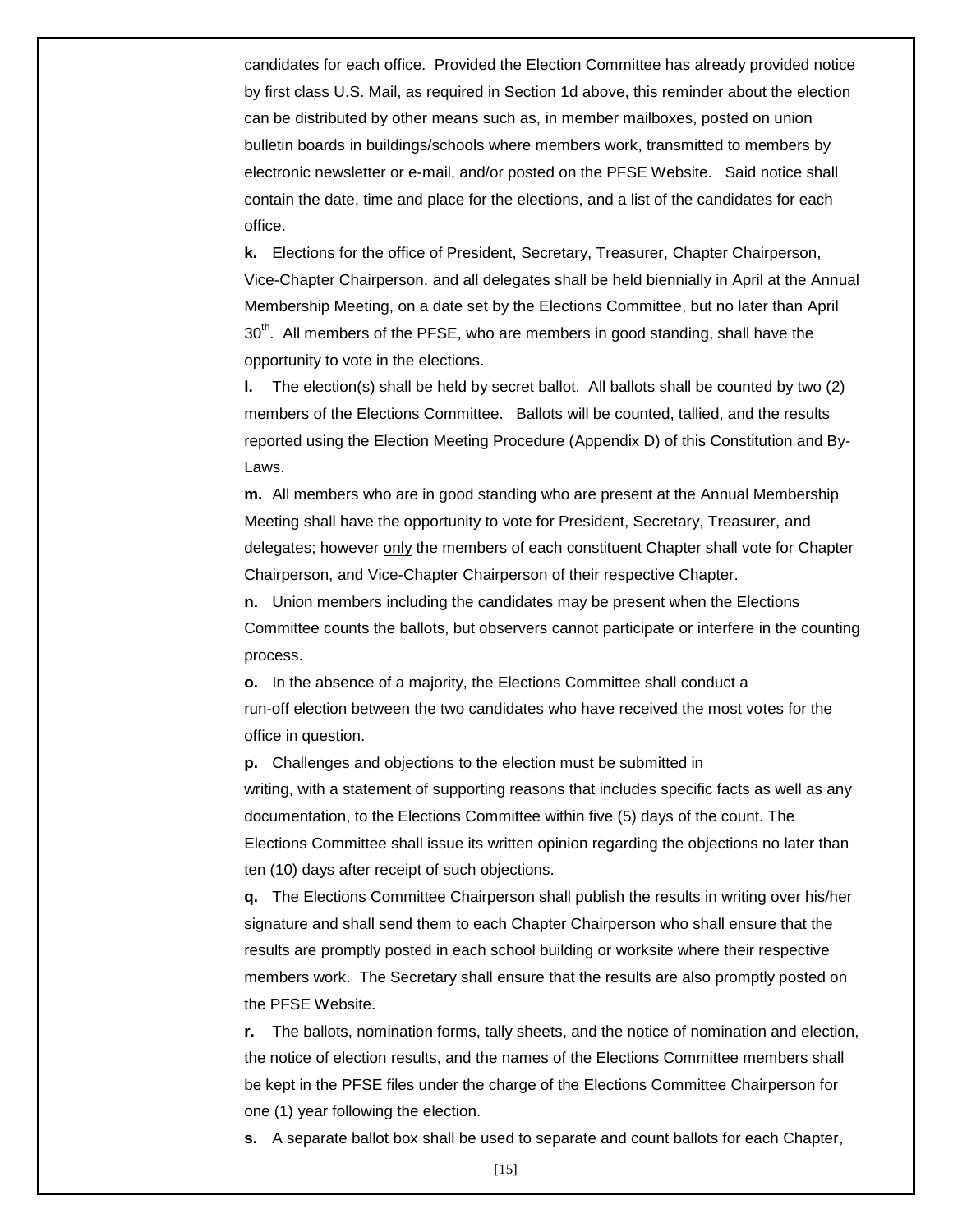and an additional ballot box shall be used to count the ballots for President, Secretary, Treasurer, and delegates.

## **ARTICLE XIV AMENDMENTS**

This Constitution and By-Laws may not be amended except by a two-thirds (2/3) vote of those members in good standing present and voting at any meeting; provided, however, that the members must be in the receipt of a written notice setting forth the proposed changes at least ten calendar (10) days in advance of the meeting.

## **ARTICLE XV RULES OF ORDER**

Executive Board Meetings and all General Membership Meetings shall be conducted according to Robert's Rules of Order as most recently revised.

## **ARTICLE XVI AGENDA AND ORDER OF BUSINESS FOR MEMBERSHIP MEETINGS**

The agenda and order of business for all meetings of the Executive Board and the General Membership shall include the items listed below, as necessary, and in the following order:

- **a.** Call to Order
- **b.** Minutes of Previous Meeting
- **c.** President's Report
- **d.** Treasurer's Report
- **e.** Reports of Committee Chairs
- **f.** Reports of Labor Delegates
- **g.** Communications
- **h.** Unfinished Business
- **i.** New Business
- **j.** Adjournment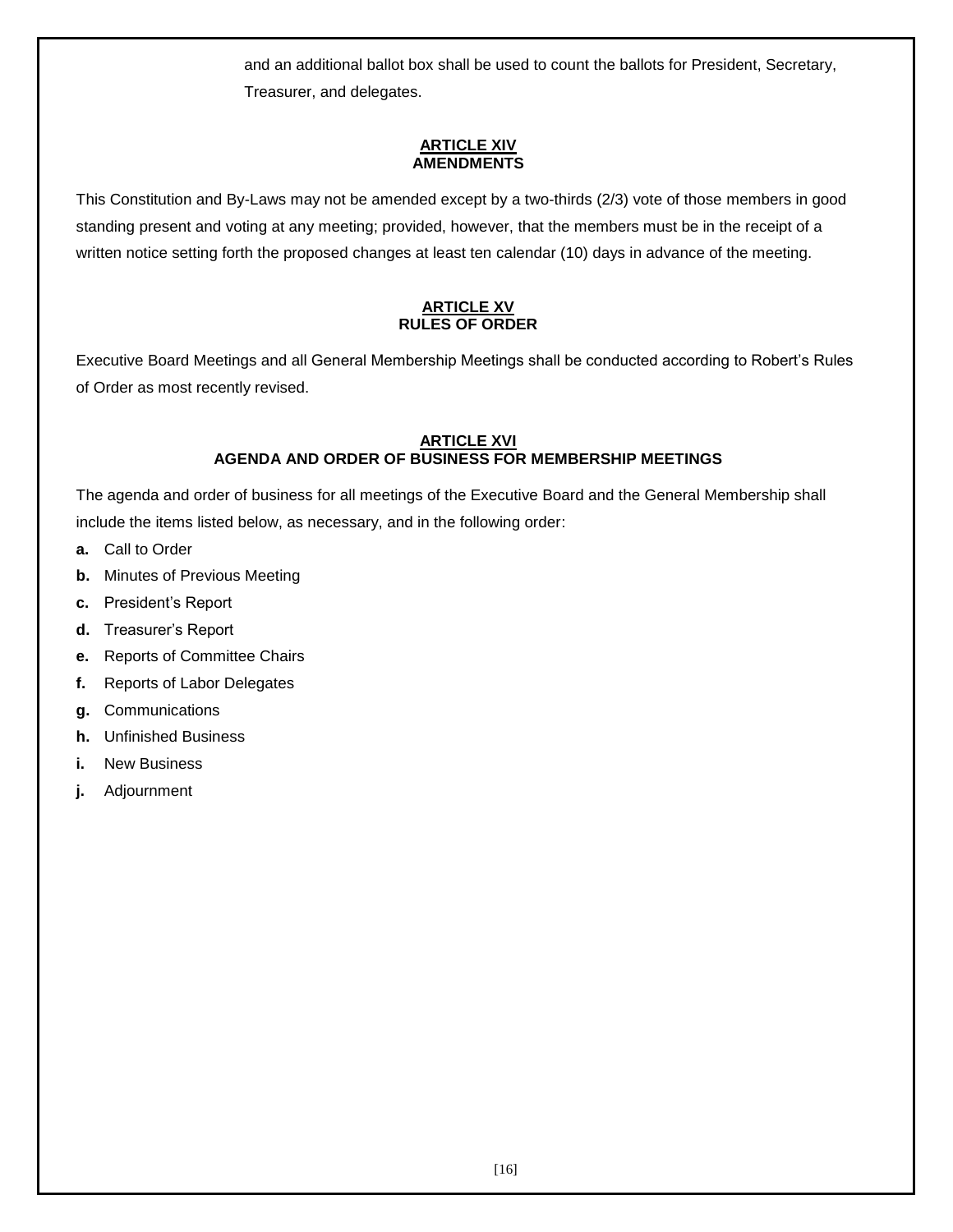# **APPENDIX A INSTRUCTIONS FOR COMPLETING NOMINATION FORM**

- 1. On the NOMINATION FORM *Print* the first name and last name of the person you are nominating for the office of:
	- a. President
	- b. Secretary
	- c. Treasurer
	- d. Delegates
- 2. On the NOMINATION FORM *obtain the required number of signatures* from members of Local 1315, who are in good standing, to nominate a person for the office of:
	- a. President: *Ten (10) Signatures Required*
	- b. Secretary: *Ten (10) Signatures Required*
	- c. Treasurer: *Ten (10) Signatures Required*
	- d. Delegates: *Ten (10) Signatures Required*
- 3. On the NOMINATION FORM *Print* the first name and last name of the person in your respective Chapter you are nominating for the office of:
	- a. Chapter Chairperson
	- b. Chapter Vice-Chairperson
- 4. On the NOMINATION FORM *obtain the required number of signatures* from members of your respective Chapter, who are in good standing, to nominate a person for the office of:
	- a. Chapter Chairperson: *Five (5) Signatures Required*
	- b. Vice-Chapter Chairperson: *Five (5) Signatures Required*

5. RETURN the completed NOMINATION FORM to Local 1315 at the special Membership Meeting held during the month of March. The Elections Committee shall accept petitions (nomination forms) from candidates, signed by the required number of members in good standing at the special Membership Meeting. All members of the PFSE, who are members in good standing may attend the special meeting, and have the opportunity to nominate candidates.

6. All nominations are subject to membership verification by the Elections Committee.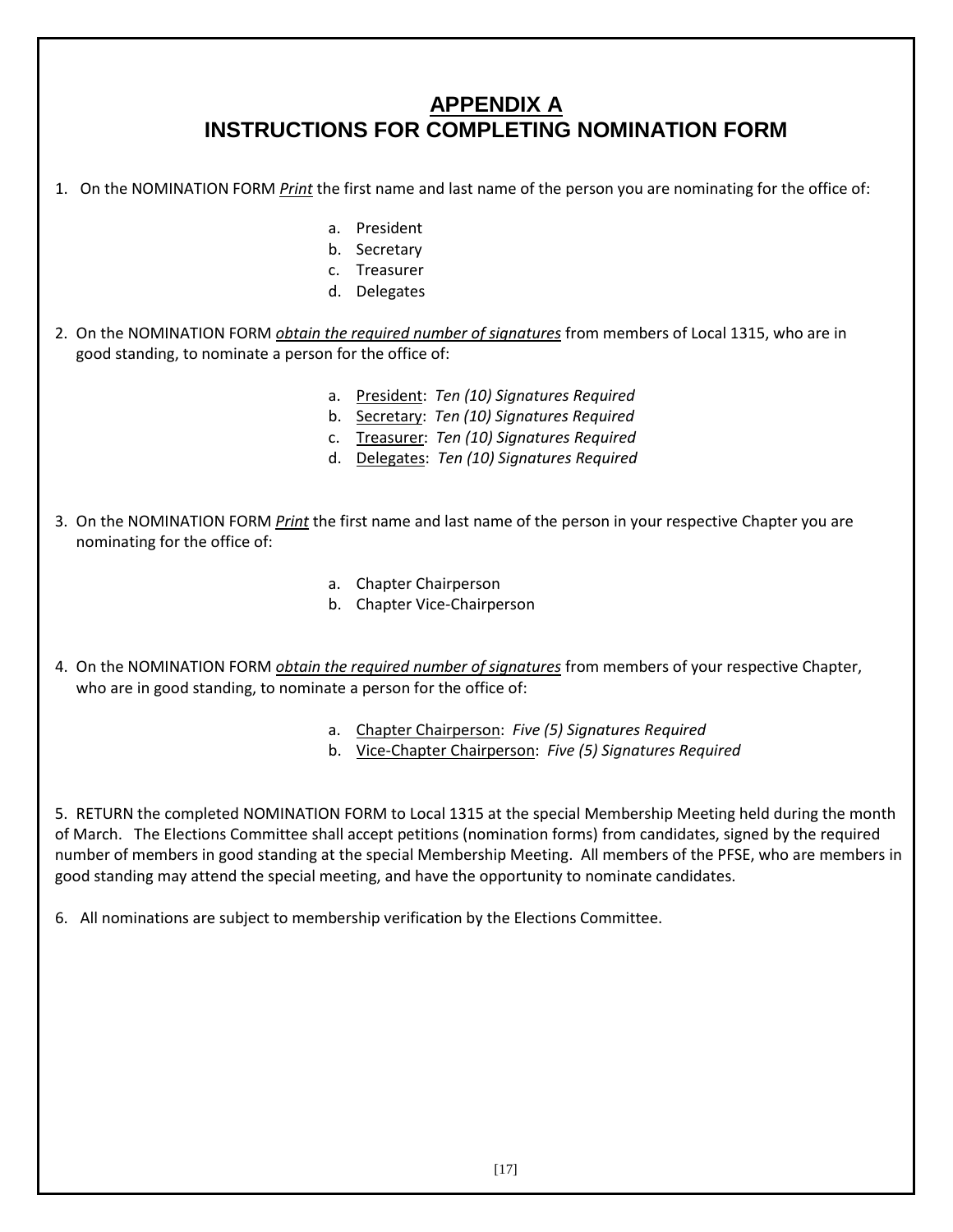# **APPENDIX B**

# **SAMPLE NOMINATION FORM**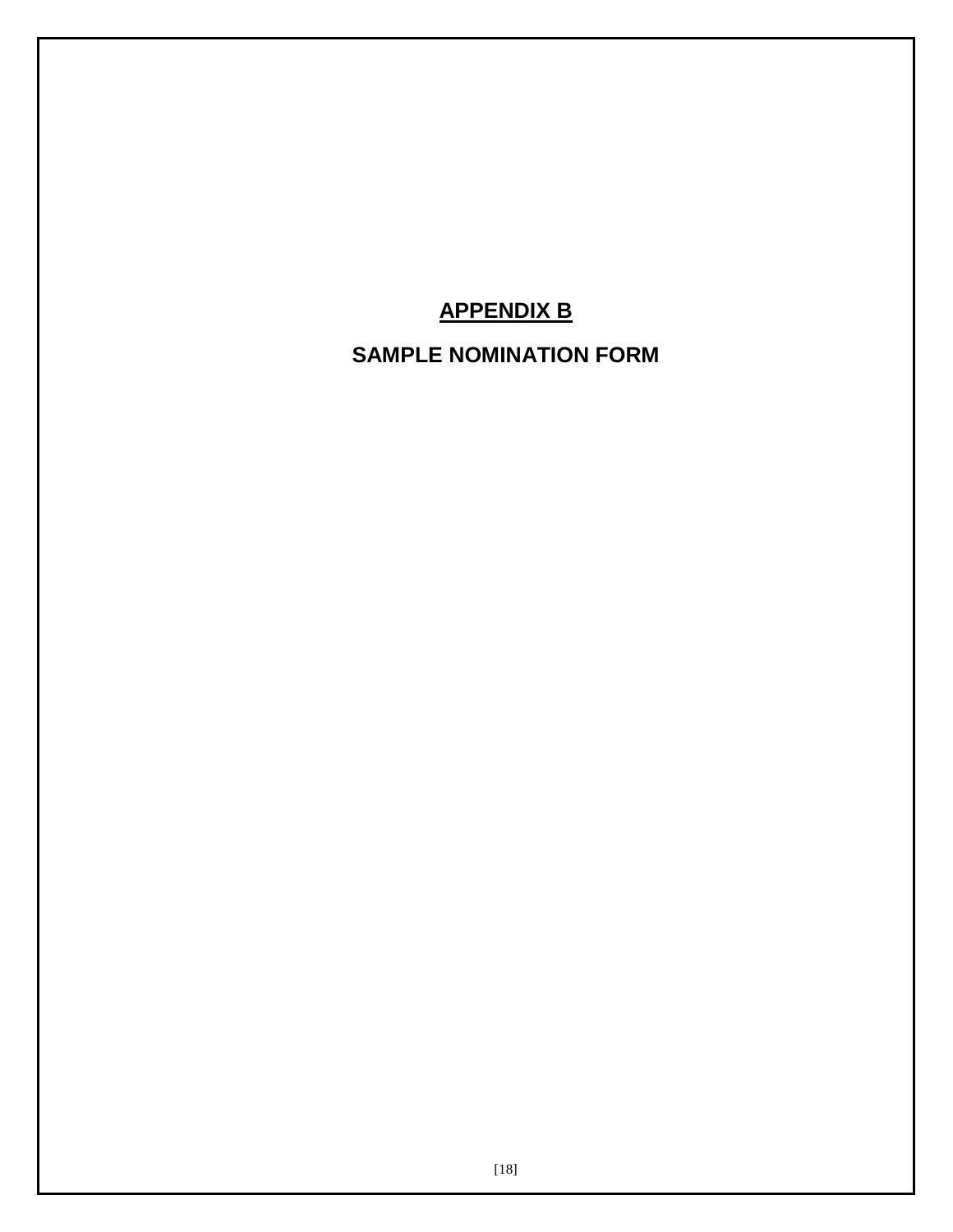

The signatures of ten (10) members of Local 1315 who are in good standing are required to nominate a candidate for office.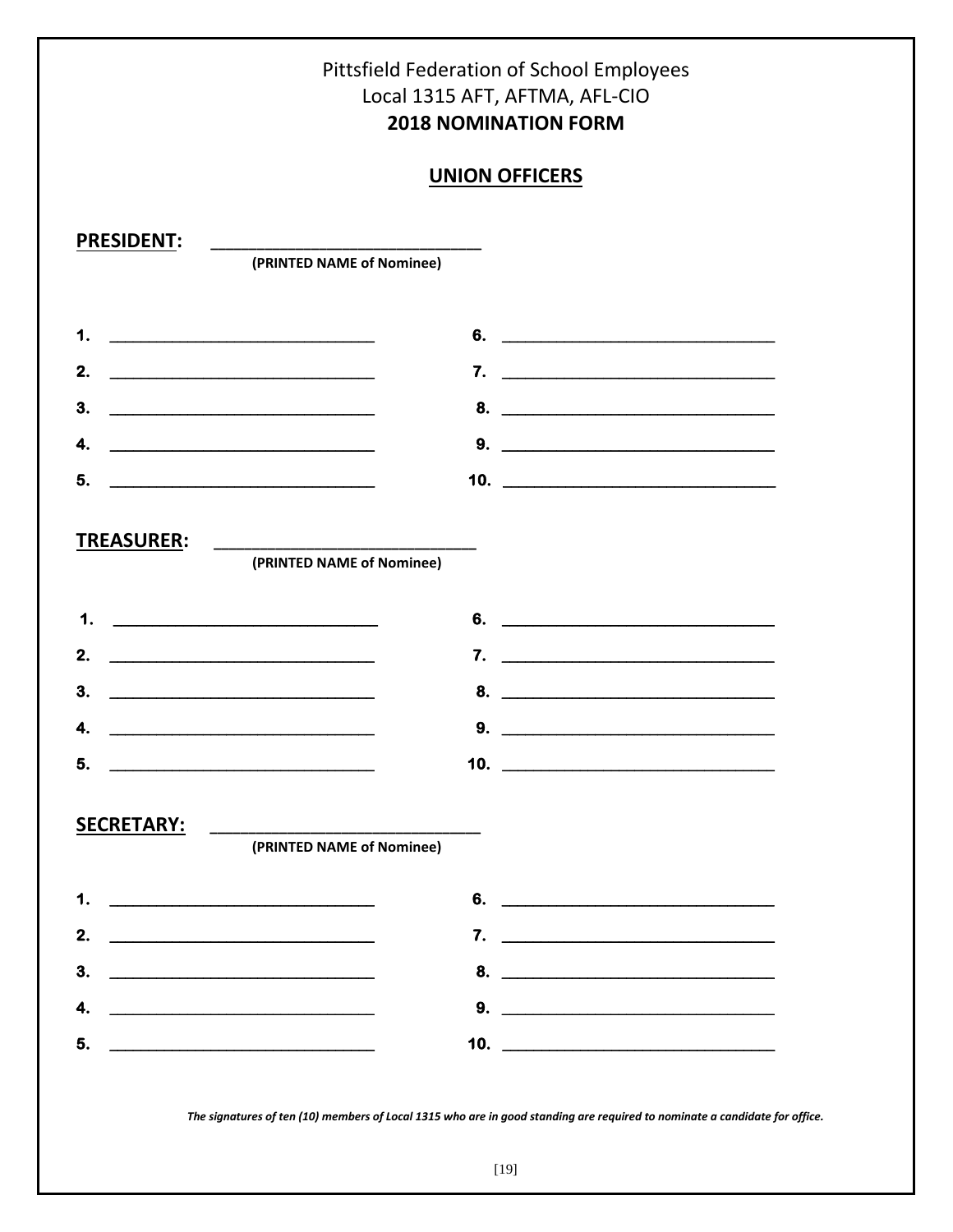# Pittsfield Federation of School Employees Local 1315 AFT, AFTMA, AFL-CIO **2018 NOMINATION FORM**

# **DELEGATES**

## **AFT-MA DELEGATES AFT DELEGATES AFL-CIO DELEGATE**

 **\_\_\_\_\_\_\_\_\_\_\_\_\_\_\_\_\_\_\_\_\_\_\_\_\_\_\_ \_\_\_\_\_\_\_\_\_\_\_\_\_\_\_\_\_\_\_\_\_\_\_\_\_\_\_ \_\_\_\_\_\_\_\_\_\_\_\_\_\_\_\_\_\_\_\_\_\_\_\_\_\_\_**

 **(PRINTED NAME of Nominee #1) (PRINTED NAME of Nominee #1) (PRINTED NAME of Nominee #1)**

 **\_\_\_\_\_\_\_\_\_\_\_\_\_\_\_\_\_\_\_\_\_\_\_\_\_\_\_ \_\_\_\_\_\_\_\_\_\_\_\_\_\_\_\_\_\_\_\_\_\_\_\_\_\_\_ (PRINTED NAME of Nominee #2) (PRINTED NAME of Nominee #2)** 

 **\_\_\_\_\_\_\_\_\_\_\_\_\_\_\_\_\_\_\_\_\_\_\_\_\_\_\_ \_\_\_\_\_\_\_\_\_\_\_\_\_\_\_\_\_\_\_\_\_\_\_\_\_\_\_ (PRINTED NAME of Nominee #3) (PRINTED NAME of Nominee #3)**

 **(PRINTED NAME of Nominee #4) (PRINTED NAME of Nominee #4)** 

 **\_\_\_\_\_\_\_\_\_\_\_\_\_\_\_\_\_\_\_\_\_\_\_\_\_\_\_ \_\_\_\_\_\_\_\_\_\_\_\_\_\_\_\_\_\_\_\_\_\_\_\_\_\_\_** 

 **\_\_\_\_\_\_\_\_\_\_\_\_\_\_\_\_\_\_\_\_\_\_\_\_\_\_\_ (PRINTED NAME of Nominee #5)** 

*The signatures of ten (10) members of Local 1315 who are in good standing are required to nominate a candidate for office.*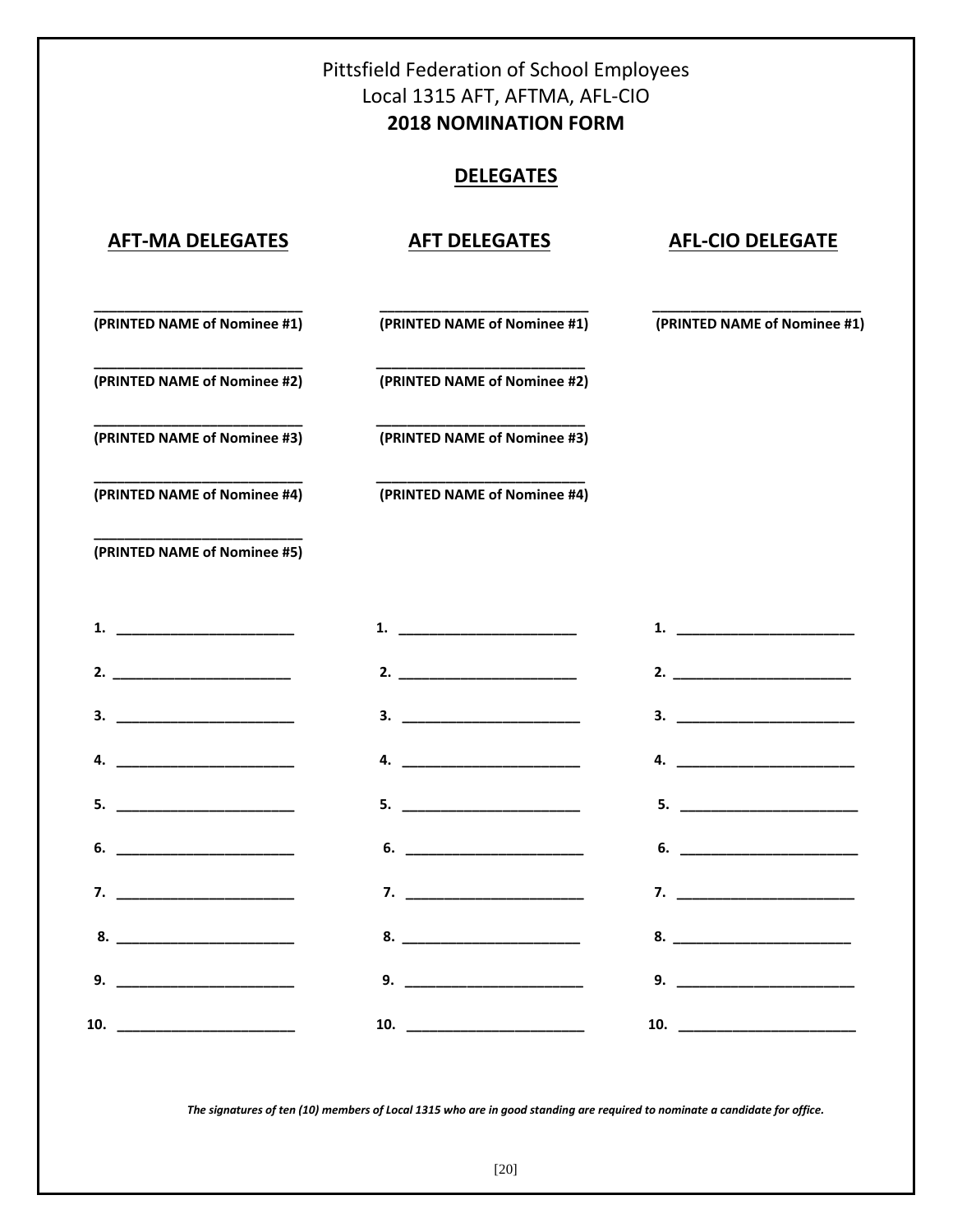|                                                                                                                             | Pittsfield Federation of School Employees<br>Local 1315 AFT, AFTMA, AFL-CIO<br><b>2018 NOMINATION FORM</b> |                    |                           |
|-----------------------------------------------------------------------------------------------------------------------------|------------------------------------------------------------------------------------------------------------|--------------------|---------------------------|
|                                                                                                                             | <b>Chapter Officers</b><br><b>BUS OPERATORS AND ATTENDANTS UNIT</b>                                        |                    |                           |
| <b>CHAPTER CHAIRPERSON:</b>                                                                                                 | (PRINTED NAME of Nominee)                                                                                  |                    |                           |
| 1.<br><u> 1999 - Johann John Stone, mars and de fin de fin de fin de fin de fin de fin de fin de fin de fin de fin de f</u> |                                                                                                            | 2. $\qquad \qquad$ |                           |
| 4.                                                                                                                          | 5. <u>___________________________</u>                                                                      |                    |                           |
| <b>VICE-CHAPTER CHAIRPERSON:</b>                                                                                            | (PRINTED NAME of Nominee)                                                                                  |                    |                           |
| 1.                                                                                                                          |                                                                                                            | 2. $\qquad \qquad$ | $\overline{\mathbf{3}}$ . |
| 4.                                                                                                                          |                                                                                                            |                    |                           |
|                                                                                                                             |                                                                                                            |                    |                           |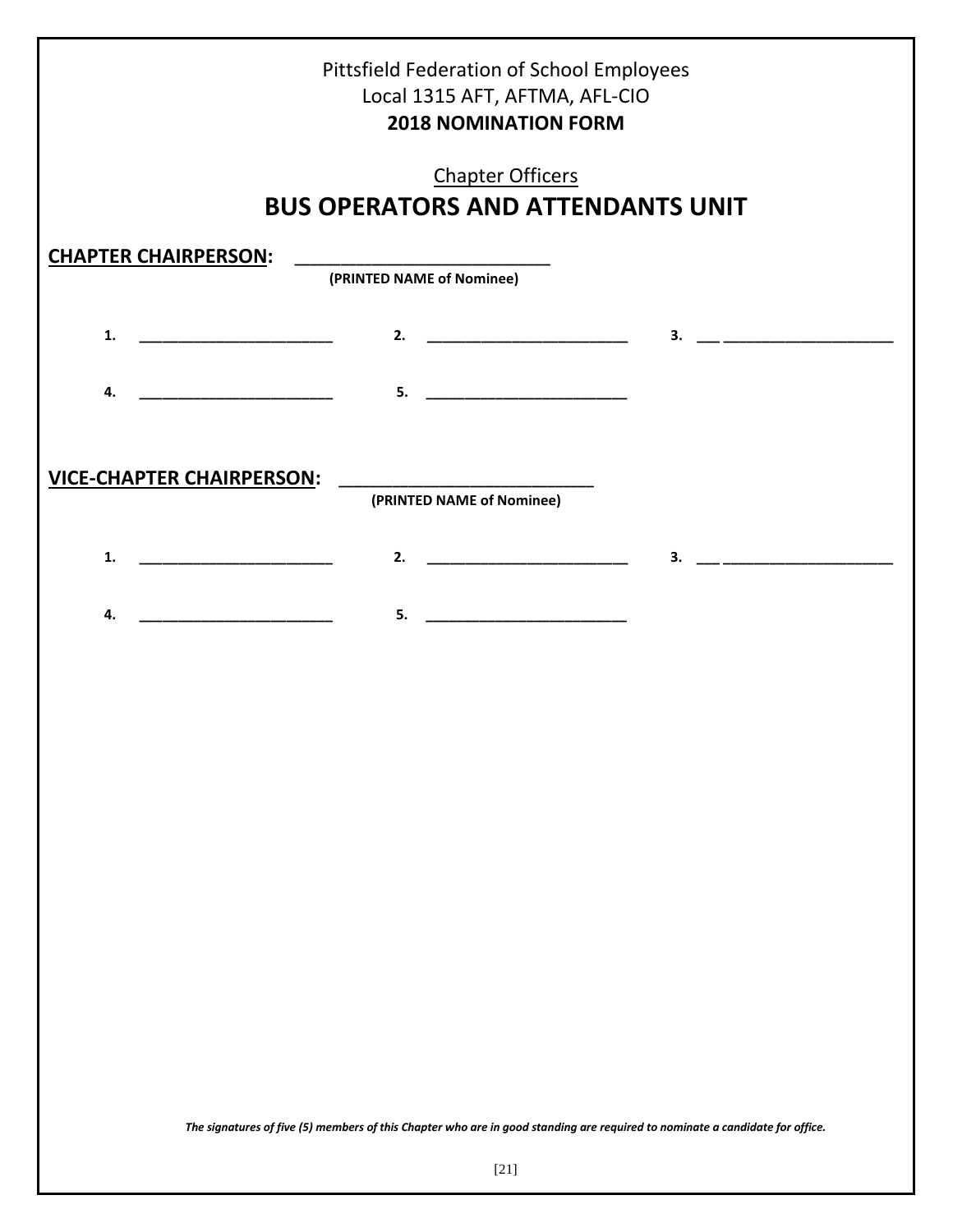|                                                                                                                             | <b>Pittsfield Federation of School Employees</b><br>Local 1315 AFT, AFTMA, AFL-CIO<br><b>2016 NOMINATION FORM</b> |                           |
|-----------------------------------------------------------------------------------------------------------------------------|-------------------------------------------------------------------------------------------------------------------|---------------------------|
|                                                                                                                             | <b>Chapter Officers</b>                                                                                           |                           |
|                                                                                                                             | <b>CAFETERIA UNIT</b>                                                                                             |                           |
| <b>CHAPTER CHAIRPERSON:</b>                                                                                                 | (PRINTED NAME of Nominee)                                                                                         |                           |
| 1.                                                                                                                          |                                                                                                                   | $\overline{\mathbf{3}}$ . |
| <u> 1999 - Johann Harry Harry Harry Harry Harry Harry Harry Harry Harry Harry Harry Harry Harry Harry Harry Harry</u><br>4. | $\overline{\mathbf{5}}$ .                                                                                         |                           |
| <b>VICE-CHAPTER CHAIRPERSON:</b>                                                                                            | (PRINTED NAME of Nominee)                                                                                         |                           |
| 1.                                                                                                                          | 2.                                                                                                                | 3.                        |
| 4.                                                                                                                          | 5.<br><u> 1980 - John Stein, Amerikaansk politiker (</u>                                                          |                           |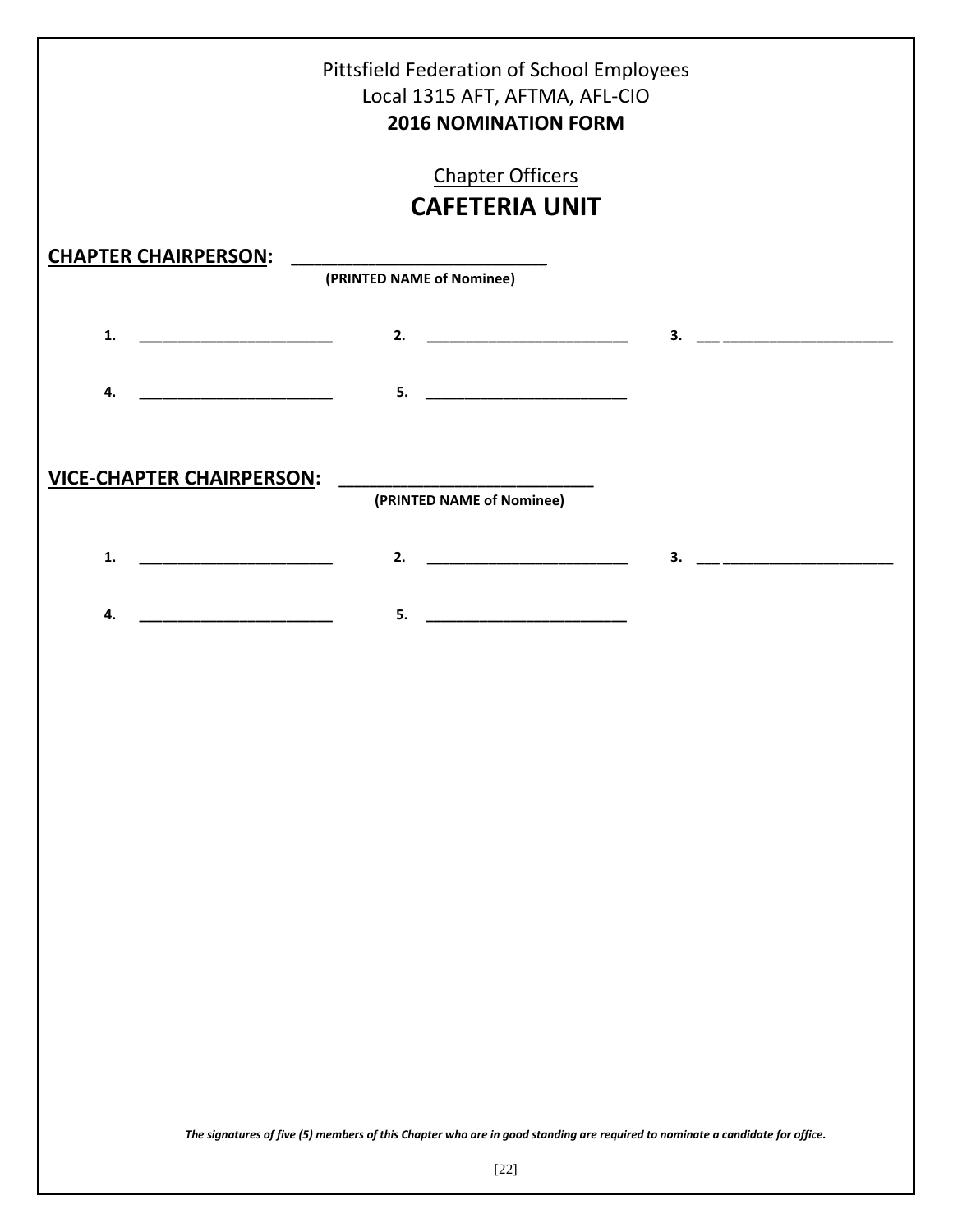|                                                                                                                              | $\overline{\mathbf{3.}}$ $\overline{\mathbf{1.}}$                                                                                                                                                                                                                                                                                                                                                                                                                                      |
|------------------------------------------------------------------------------------------------------------------------------|----------------------------------------------------------------------------------------------------------------------------------------------------------------------------------------------------------------------------------------------------------------------------------------------------------------------------------------------------------------------------------------------------------------------------------------------------------------------------------------|
|                                                                                                                              |                                                                                                                                                                                                                                                                                                                                                                                                                                                                                        |
|                                                                                                                              |                                                                                                                                                                                                                                                                                                                                                                                                                                                                                        |
|                                                                                                                              |                                                                                                                                                                                                                                                                                                                                                                                                                                                                                        |
|                                                                                                                              |                                                                                                                                                                                                                                                                                                                                                                                                                                                                                        |
|                                                                                                                              |                                                                                                                                                                                                                                                                                                                                                                                                                                                                                        |
|                                                                                                                              |                                                                                                                                                                                                                                                                                                                                                                                                                                                                                        |
|                                                                                                                              |                                                                                                                                                                                                                                                                                                                                                                                                                                                                                        |
|                                                                                                                              |                                                                                                                                                                                                                                                                                                                                                                                                                                                                                        |
|                                                                                                                              |                                                                                                                                                                                                                                                                                                                                                                                                                                                                                        |
|                                                                                                                              |                                                                                                                                                                                                                                                                                                                                                                                                                                                                                        |
|                                                                                                                              |                                                                                                                                                                                                                                                                                                                                                                                                                                                                                        |
|                                                                                                                              |                                                                                                                                                                                                                                                                                                                                                                                                                                                                                        |
|                                                                                                                              |                                                                                                                                                                                                                                                                                                                                                                                                                                                                                        |
|                                                                                                                              |                                                                                                                                                                                                                                                                                                                                                                                                                                                                                        |
|                                                                                                                              |                                                                                                                                                                                                                                                                                                                                                                                                                                                                                        |
|                                                                                                                              |                                                                                                                                                                                                                                                                                                                                                                                                                                                                                        |
|                                                                                                                              |                                                                                                                                                                                                                                                                                                                                                                                                                                                                                        |
|                                                                                                                              |                                                                                                                                                                                                                                                                                                                                                                                                                                                                                        |
|                                                                                                                              |                                                                                                                                                                                                                                                                                                                                                                                                                                                                                        |
| The signatures of five (5) members of this Chapter who are in good standing are required to nominate a candidate for office. |                                                                                                                                                                                                                                                                                                                                                                                                                                                                                        |
|                                                                                                                              | Pittsfield Federation of School Employees<br>Local 1315 AFT, AFTMA, AFL-CIO<br><b>2016 NOMINATION FORM</b><br><b>Chapter Officers</b><br><b>CUSTODIAL UNIT</b><br>(PRINTED NAME of Nominee)<br><b>VICE-CHAPTER CHAIRPERSON:</b><br>(PRINTED NAME of Nominee)<br>2.<br><u> 1990 - Johann Barn, mars ann an t-Amhair ann an t-</u><br>$\overline{\mathbf{5}}$ .<br><u> 1989 - Johann Harry Harry Harry Harry Harry Harry Harry Harry Harry Harry Harry Harry Harry Harry Harry Harry</u> |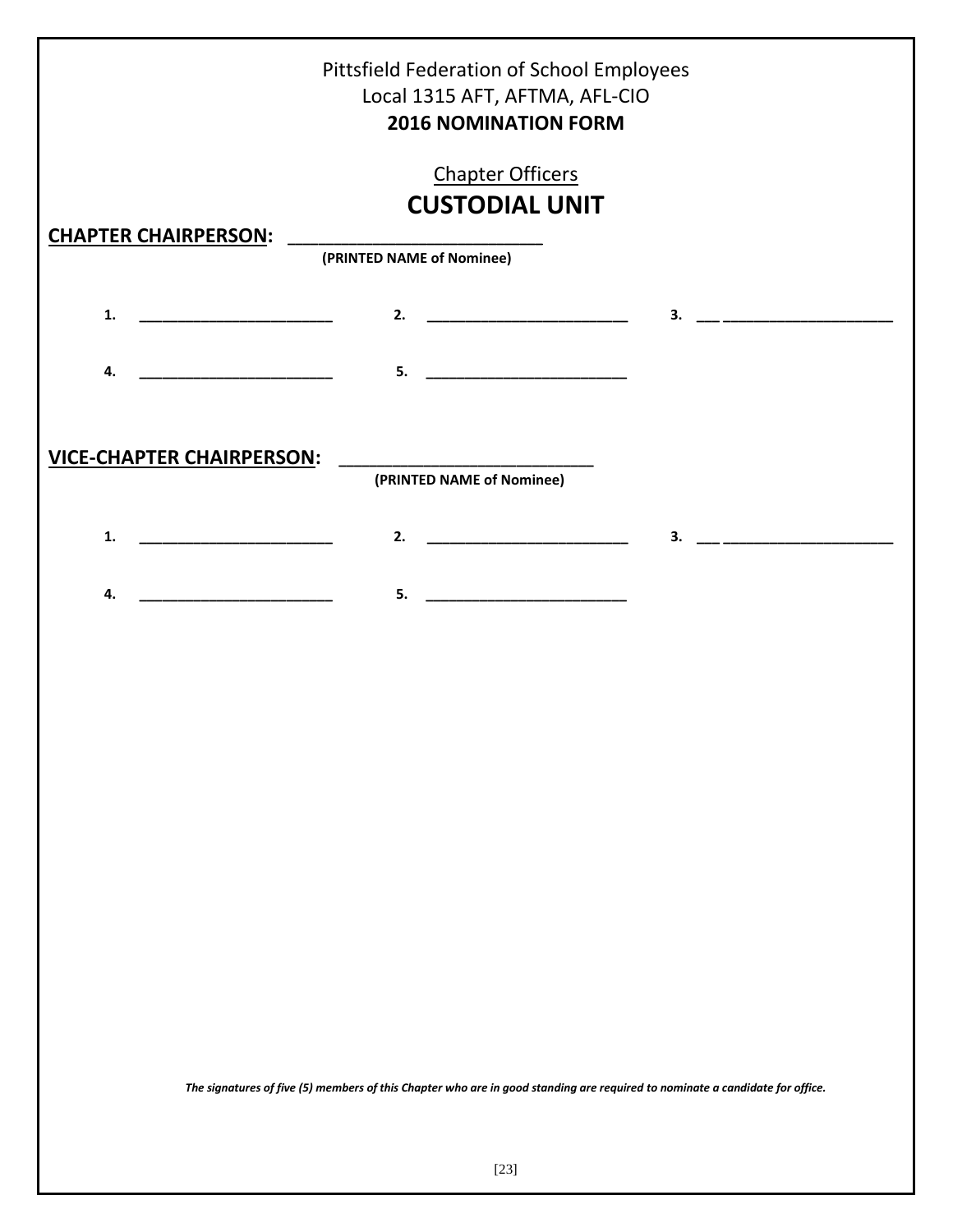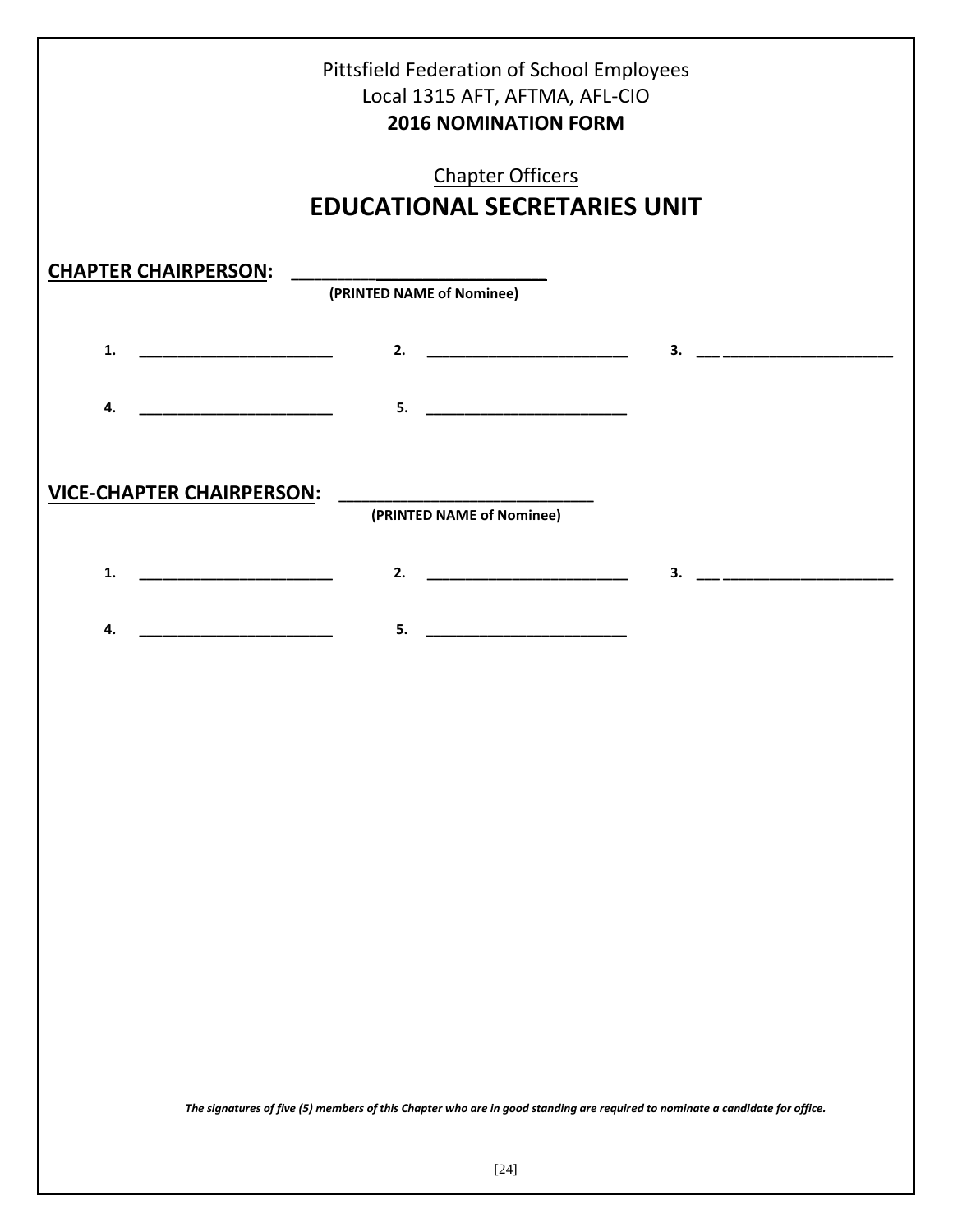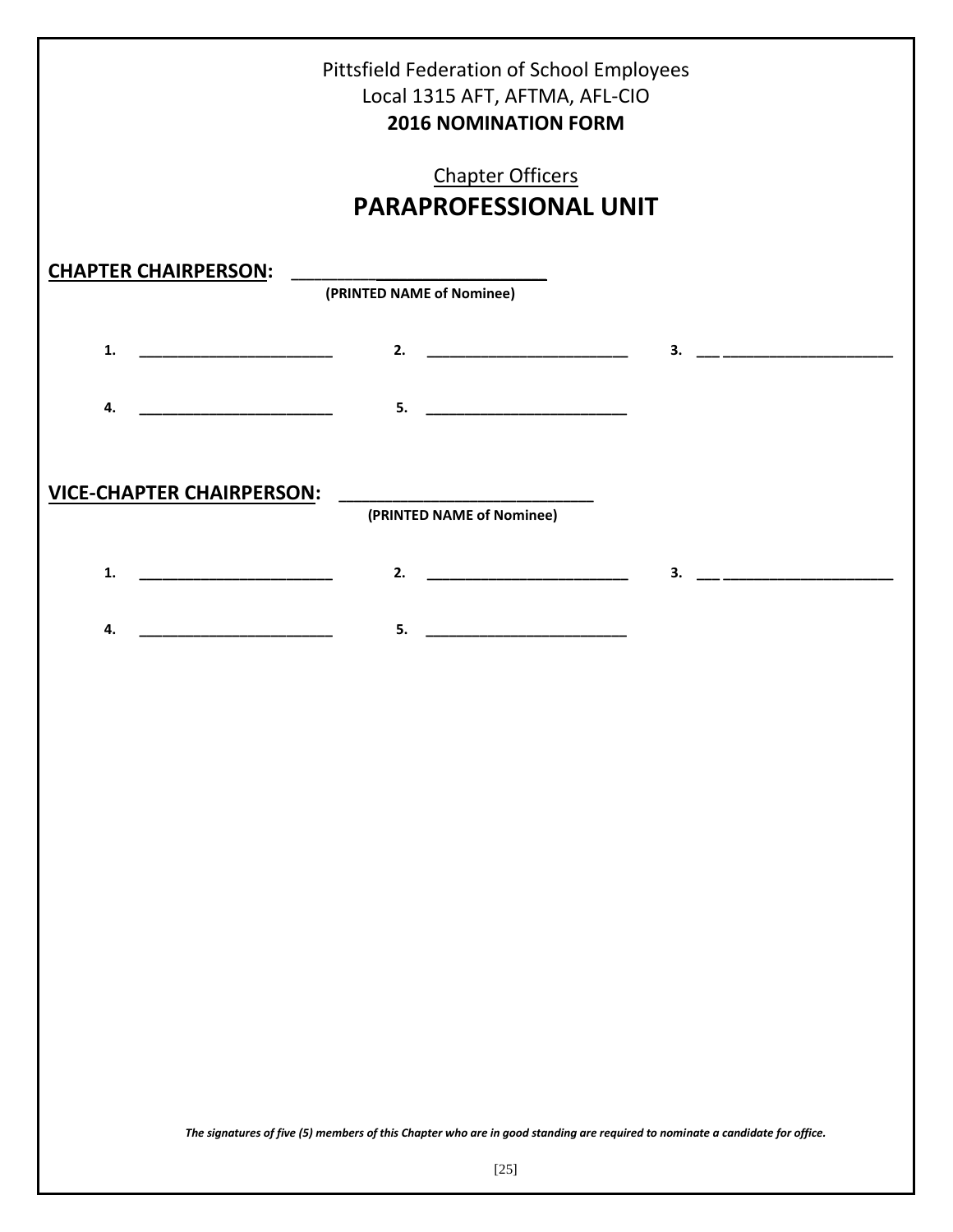# **APPENDIX C SAMPLE BALLOTS**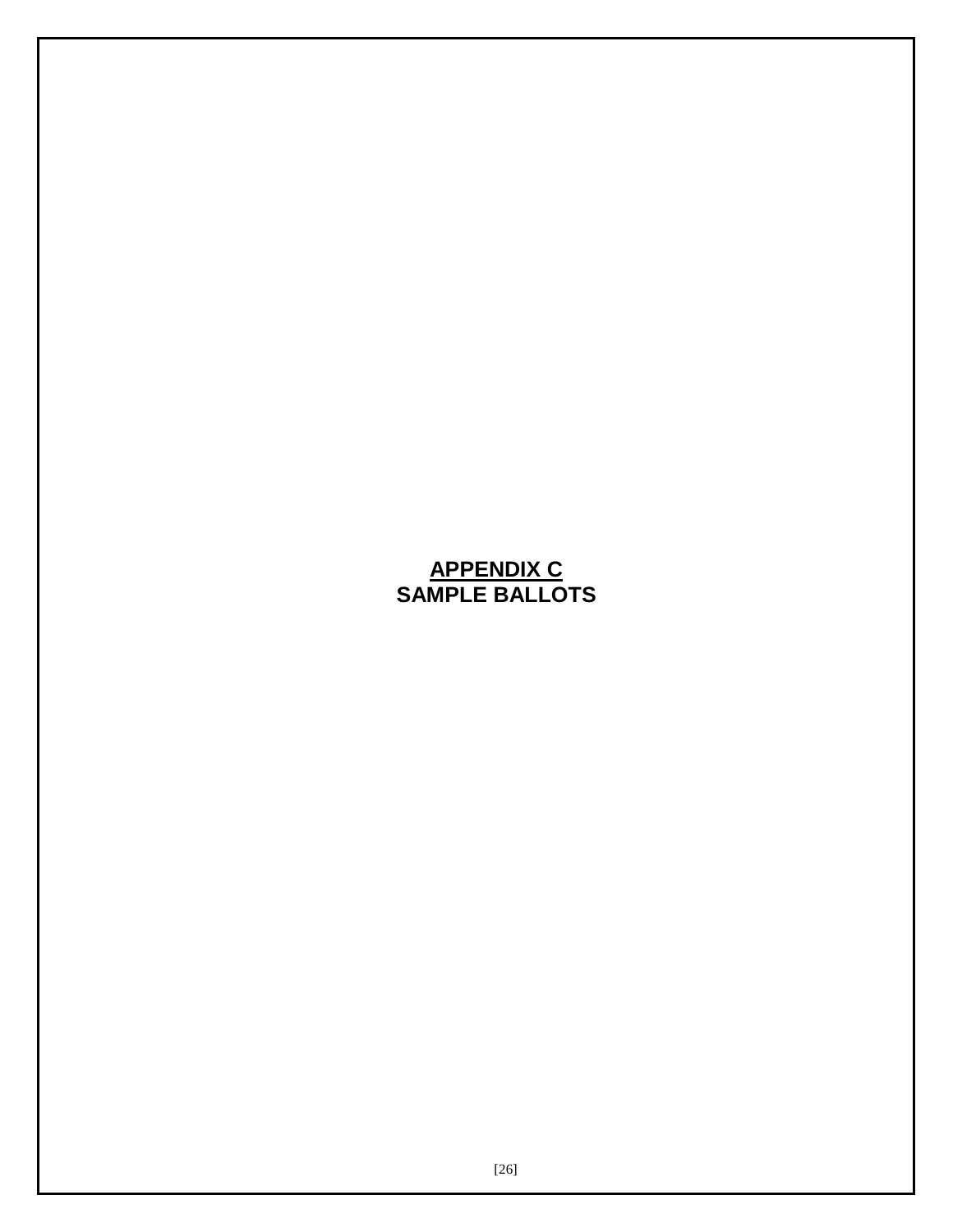|                                         | Pittsfield Federation of School Employees<br>Local 1315 AFT, AFTMA, AFL-CIO<br><b>2018 BIENNIAL BALLOT</b> |
|-----------------------------------------|------------------------------------------------------------------------------------------------------------|
|                                         | <b>UNION OFFICERS</b>                                                                                      |
|                                         | <b>BOX must be Marked</b><br>(Write-Ins Are Allowed)                                                       |
| <b>PRESIDENT</b>                        | (Vote for 1)                                                                                               |
|                                         | <b>SOPHIA ANDERSON (Incumbent)</b>                                                                         |
|                                         | <b>DONALD MICHAELS</b>                                                                                     |
|                                         | <b>DENNIS WOODRUFF</b>                                                                                     |
|                                         |                                                                                                            |
| <b>TREASURER</b>                        | (Vote for 1)                                                                                               |
|                                         | <b>LISA RIENDEAU (Incumbent)</b>                                                                           |
|                                         | <b>BRIAN CASTANGUAY</b>                                                                                    |
|                                         |                                                                                                            |
| <b>SECRETARY</b>                        | (Vote for 1)                                                                                               |
|                                         | <b>JOANNE SANTUCCI (Incumbent)</b>                                                                         |
|                                         | <b>COLLEEN RUSSO</b>                                                                                       |
|                                         | <b>DOUGLAS RIDGEFIELD</b>                                                                                  |
|                                         |                                                                                                            |
|                                         |                                                                                                            |
| <b>AFT MA DELEGATES</b><br>(Vote for 5) | <b>AFT DELEGATES</b><br><b>AFL-CIO DELEGATE</b><br>(Vote for 4)<br>(Vote for 1)                            |
|                                         |                                                                                                            |
|                                         |                                                                                                            |
|                                         |                                                                                                            |
|                                         |                                                                                                            |
|                                         |                                                                                                            |
|                                         |                                                                                                            |
|                                         | TURN OVER BALLOT TO VOTE FOR CHAPTER OFFICERS                                                              |
|                                         | $[27]$                                                                                                     |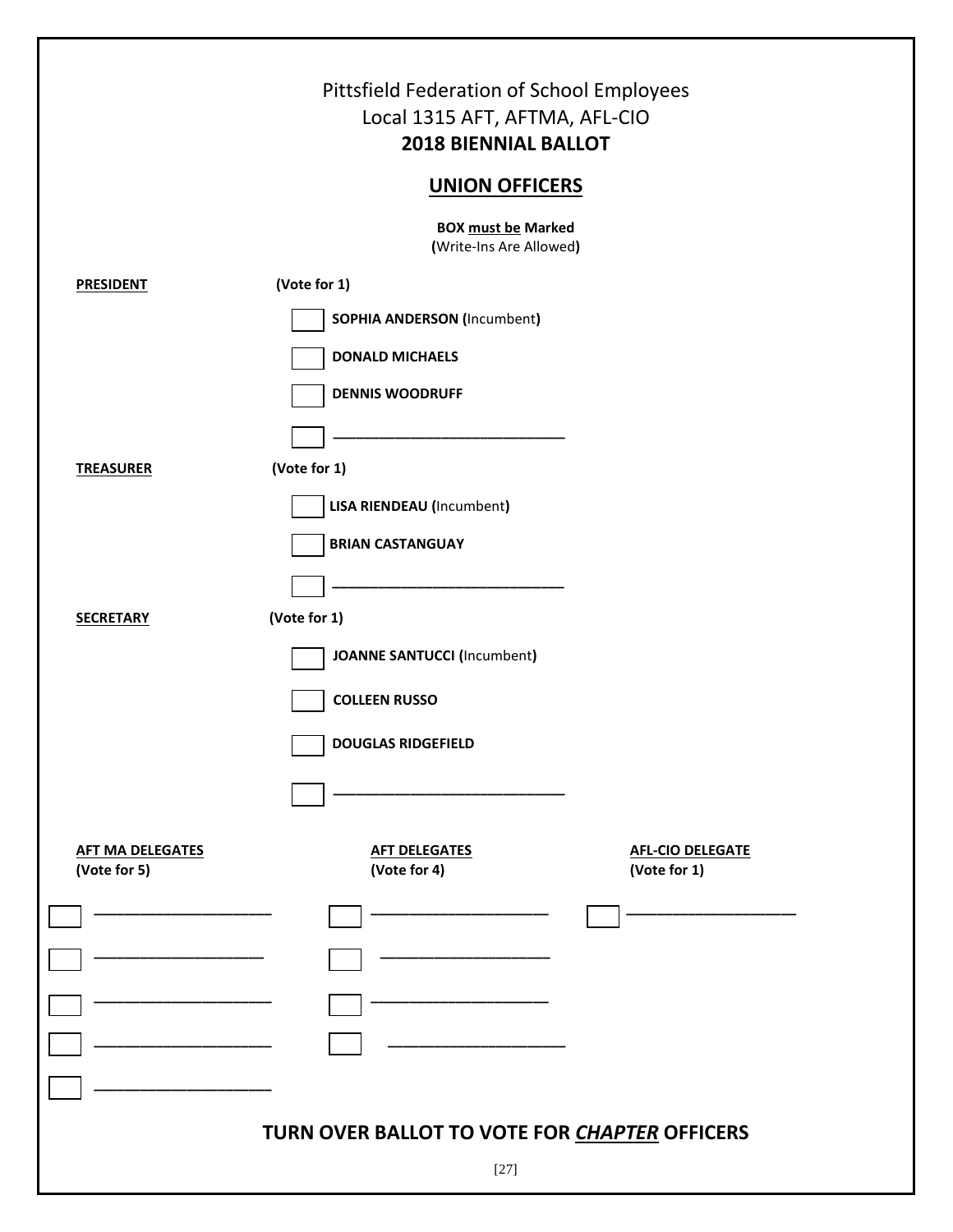|                                                               | Pittsfield Federation of School Employees<br>Local 1315 AFT, AFTMA, AFL-CIO<br><b>2018 BIENNIAL BALLOT</b><br><b>Chapter Officers</b><br><b>BUS DRIVERS AND ATTENDANTS UNIT</b> |
|---------------------------------------------------------------|---------------------------------------------------------------------------------------------------------------------------------------------------------------------------------|
|                                                               | <b>BOX must be Marked</b><br>(Write-Ins Are Allowed)                                                                                                                            |
| <b>CHAPTER CHAIRPERSON</b><br><b>VICE-CHAPTER CHAIRPERSON</b> | (Vote for 1)<br><b>CHARLES DONALDSON (Incumbent)</b><br><b>BRIDGETTE CONNORS</b><br>(Vote for 1)                                                                                |
|                                                               | <b>NATALIE LAPORTE (Incumbent)</b><br><b>SERENA BUDNICK</b>                                                                                                                     |
|                                                               |                                                                                                                                                                                 |
|                                                               | TURN OVER BALLOT TO VOTE FOR UNION OFFICERS                                                                                                                                     |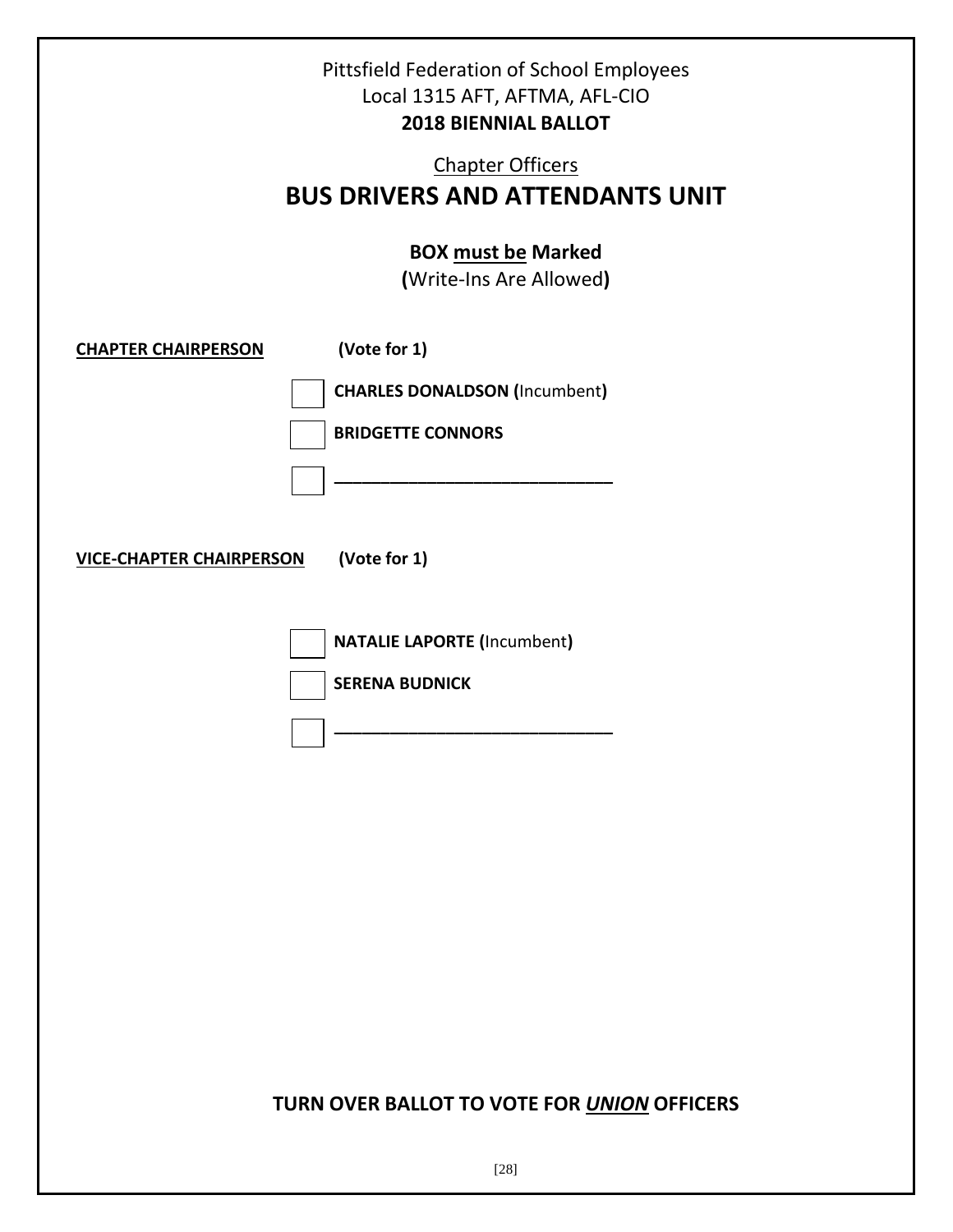| Pittsfield Federation of School Employees<br>Local 1315 AFT, AFTMA, AFL-CIO<br><b>2018 BIENNIAL BALLOT</b> |
|------------------------------------------------------------------------------------------------------------|
| <b>Chapter Officers</b><br><b>CAFETERIA UNIT</b>                                                           |
| <b>BOX must be Marked</b><br>(Write-Ins Are Allowed)                                                       |
| (Vote for 1)<br><b>CHAPTER CHAIRPERSON</b>                                                                 |
| <b>KATHY HANSEN (Incumbent)</b>                                                                            |
| <b>FLORENCE ALBERTSON</b>                                                                                  |
|                                                                                                            |
| (Vote for 1)<br><b>VICE-CHAPTER CHAIRPERSON</b>                                                            |
| <b>LINDA SPRAGUE (Incumbent)</b>                                                                           |
| <b>MARY DION</b>                                                                                           |
|                                                                                                            |
|                                                                                                            |
|                                                                                                            |
|                                                                                                            |
|                                                                                                            |
|                                                                                                            |
|                                                                                                            |
|                                                                                                            |

# **TURN OVER BALLOT TO VOTE FOR** *UNION* **OFFICERS**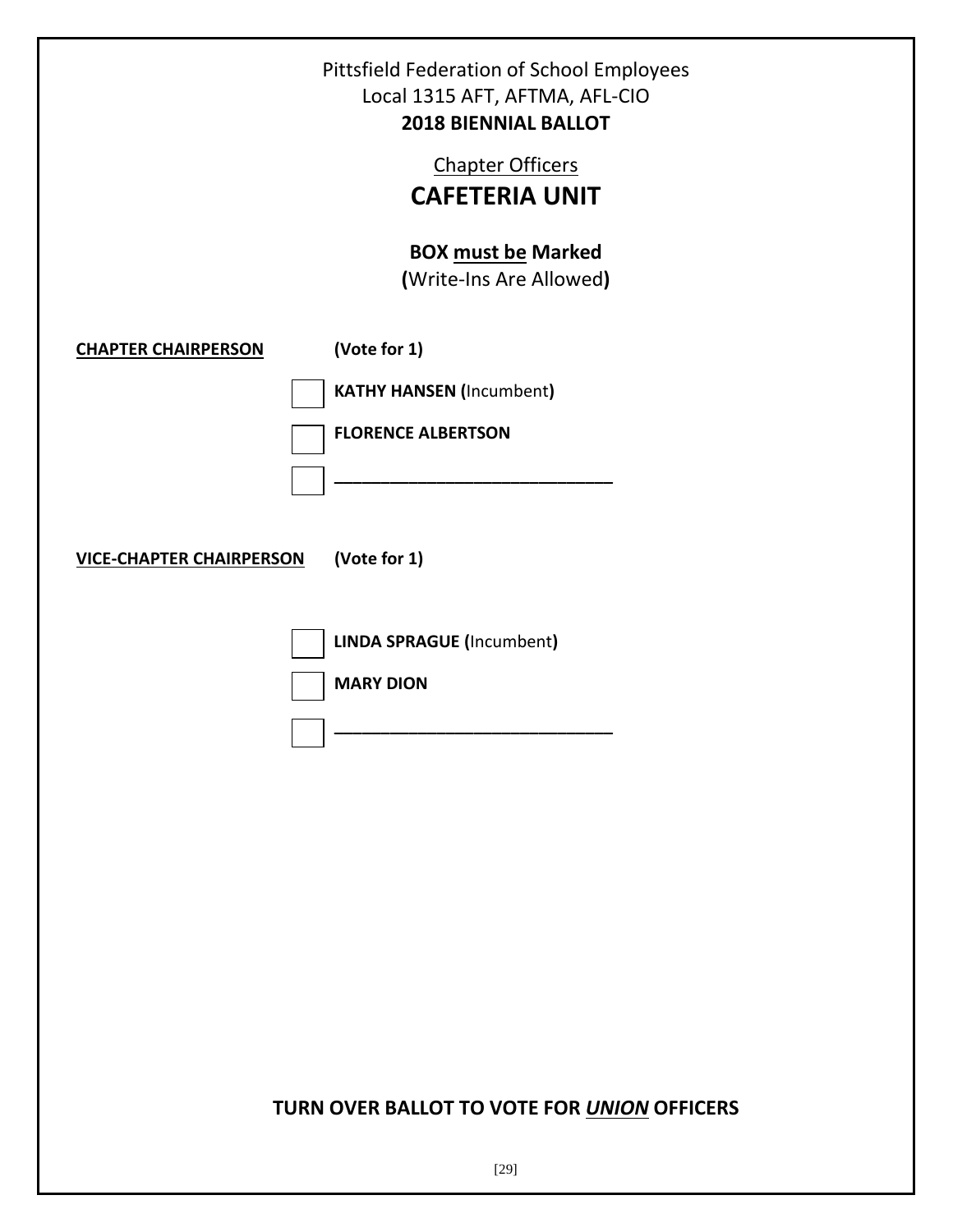| Pittsfield Federation of School Employees<br>Local 1315 AFT, AFTMA, AFL-CIO<br><b>2018 BIENNIAL BALLOT</b><br><b>Chapter Officers</b><br><b>CUSTODIAL UNIT</b><br><b>BOX must be Marked</b><br>(Write-Ins Are Allowed) |                                                                                               |  |
|------------------------------------------------------------------------------------------------------------------------------------------------------------------------------------------------------------------------|-----------------------------------------------------------------------------------------------|--|
| <b>CHAPTER CHAIRPERSON</b><br><b>VICE-CHAPTER CHAIRPERSON</b>                                                                                                                                                          | (Vote for 1)<br><b>KEVIN CARNEIRO (Incumbent)</b><br><b>DANIEL MARTINELLI</b><br>(Vote for 1) |  |
|                                                                                                                                                                                                                        | <b>MARCUS GREEN (Incumbent)</b><br><b>THOMAS KENNEDY</b>                                      |  |
|                                                                                                                                                                                                                        |                                                                                               |  |
| TURN OVER BALLOT TO VOTE FOR UNION OFFICERS                                                                                                                                                                            |                                                                                               |  |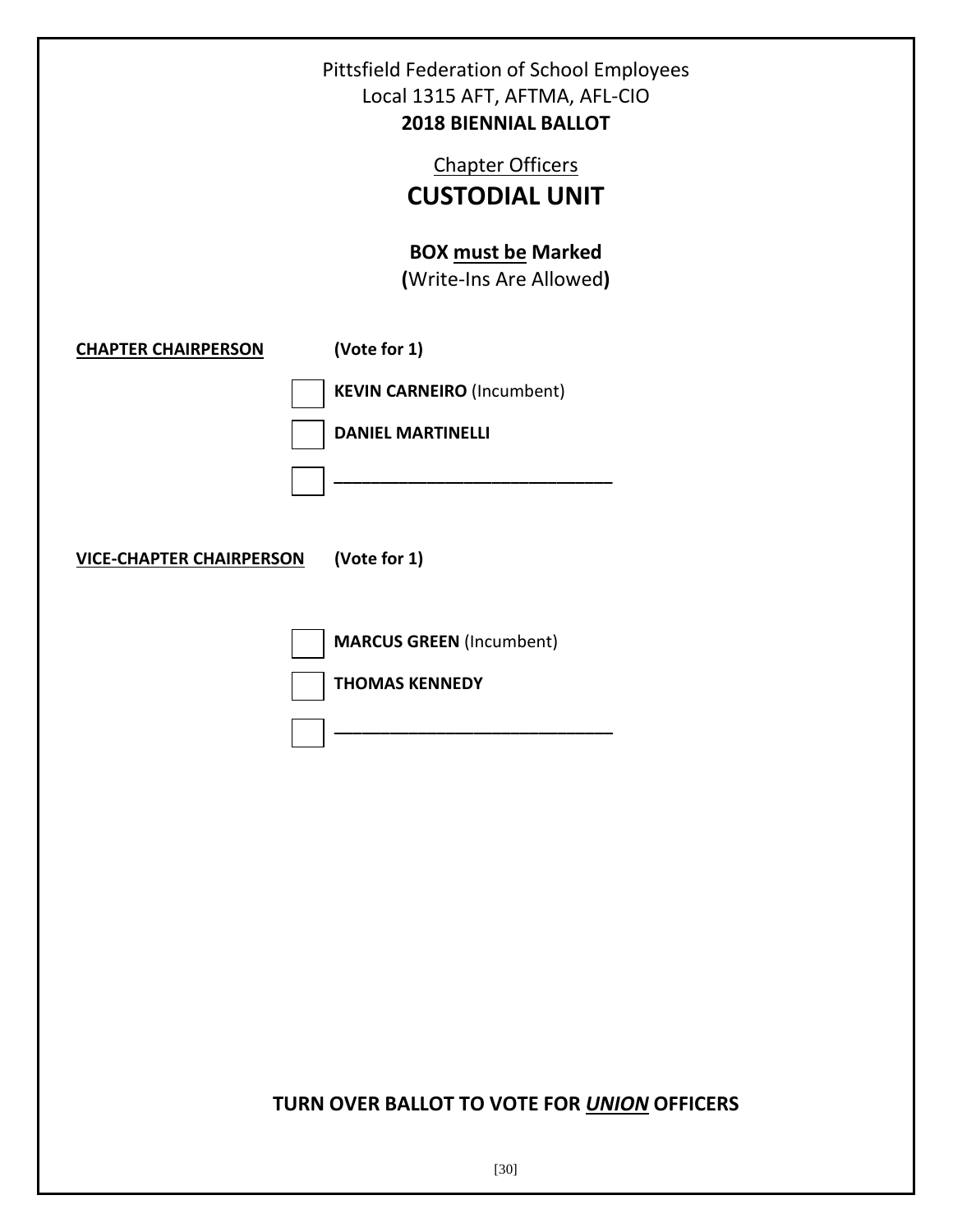| <b>Pittsfield Federation of School Employees</b><br>Local 1315 AFT, AFTMA, AFL-CIO<br><b>2018 BIENNIAL BALLOT</b><br><b>Chapter Officers</b><br><b>EDUCATIONAL SECRETARIES UNIT</b><br><b>BOX must be Marked</b><br>(Write-Ins Are Allowed) |                                                                        |  |
|---------------------------------------------------------------------------------------------------------------------------------------------------------------------------------------------------------------------------------------------|------------------------------------------------------------------------|--|
| <b>CHAPTER CHAIRPERSON</b>                                                                                                                                                                                                                  | (Vote for 1)<br><b>LISA RIENDEAU</b> (Incumbent)<br><b>DIANE KELLY</b> |  |
| (Vote for 1)<br><b>VICE-CHAPTER CHAIRPERSON</b>                                                                                                                                                                                             |                                                                        |  |
|                                                                                                                                                                                                                                             | <b>JOANNE SANTUCCI (Incumbent)</b><br><b>JUDY WHITE</b>                |  |

# **TURN OVER BALLOT TO VOTE FOR** *UNION* **OFFICERS**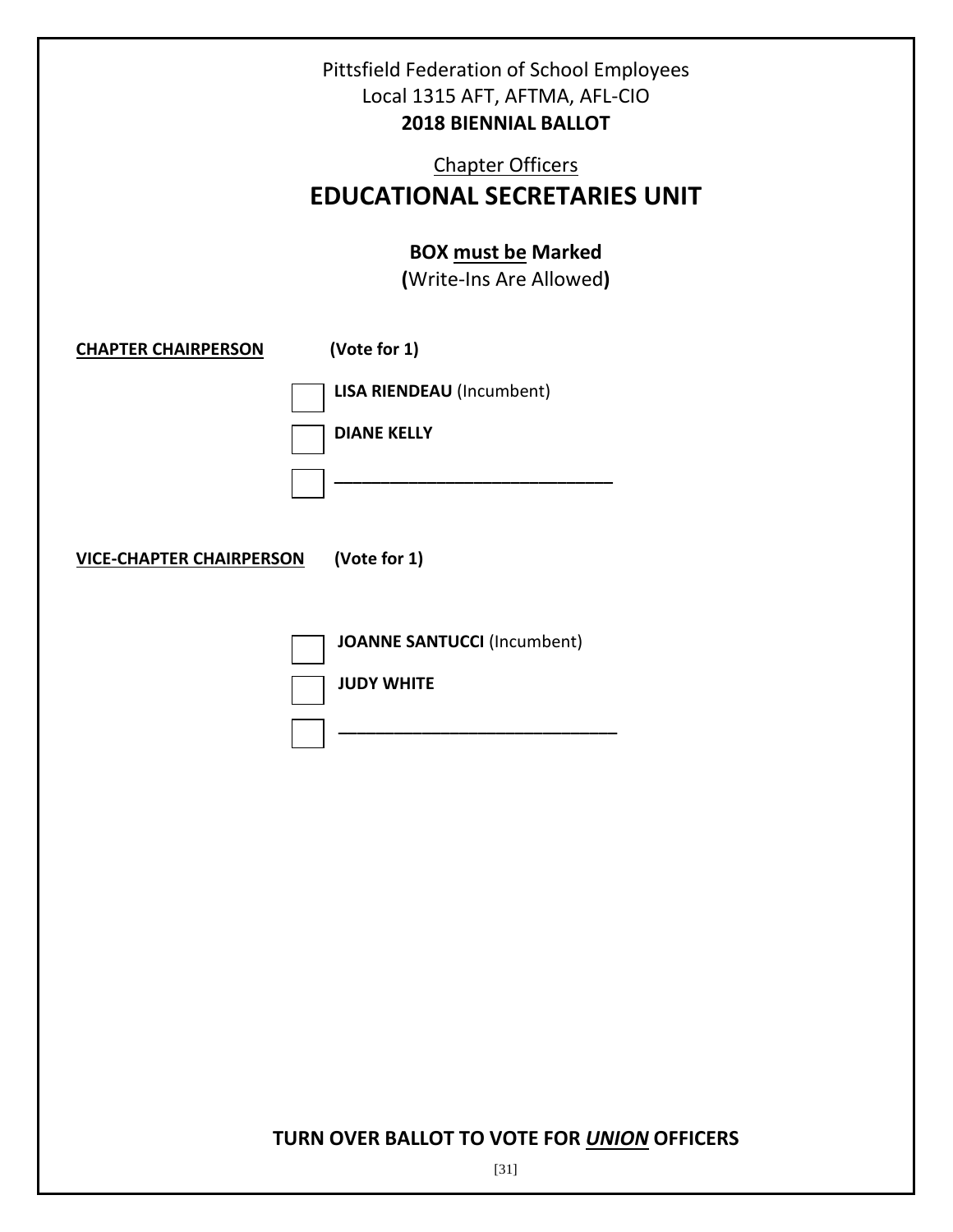|                                                 | Pittsfield Federation of School Employees<br>Local 1315 AFT, AFTMA, AFL-CIO<br><b>2018 BIENNIAL BALLOT</b><br><b>Chapter Officers</b><br><b>PARAPROFESSIONAL UNIT</b><br><b>BOX must be Marked</b><br>(Write-Ins Are Allowed) |  |
|-------------------------------------------------|-------------------------------------------------------------------------------------------------------------------------------------------------------------------------------------------------------------------------------|--|
| <b>CHAPTER CHAIRPERSON</b>                      | (Vote for 1)                                                                                                                                                                                                                  |  |
|                                                 | <b>SOPHIA ANDERSON (Incumbent)</b>                                                                                                                                                                                            |  |
|                                                 | <b>JACKIE NORTHRUP</b>                                                                                                                                                                                                        |  |
|                                                 |                                                                                                                                                                                                                               |  |
| (Vote for 1)<br><b>VICE-CHAPTER CHAIRPERSON</b> |                                                                                                                                                                                                                               |  |
|                                                 | <b>CHERYL WEIR (Incumbent)</b>                                                                                                                                                                                                |  |
|                                                 | <b>TANYA KELLEHER</b>                                                                                                                                                                                                         |  |
|                                                 |                                                                                                                                                                                                                               |  |
|                                                 |                                                                                                                                                                                                                               |  |
|                                                 |                                                                                                                                                                                                                               |  |
|                                                 |                                                                                                                                                                                                                               |  |
|                                                 |                                                                                                                                                                                                                               |  |
|                                                 |                                                                                                                                                                                                                               |  |
|                                                 |                                                                                                                                                                                                                               |  |
|                                                 |                                                                                                                                                                                                                               |  |
|                                                 |                                                                                                                                                                                                                               |  |

# **TURN OVER BALLOT TO VOTE FOR** *UNION* **OFFICERS**